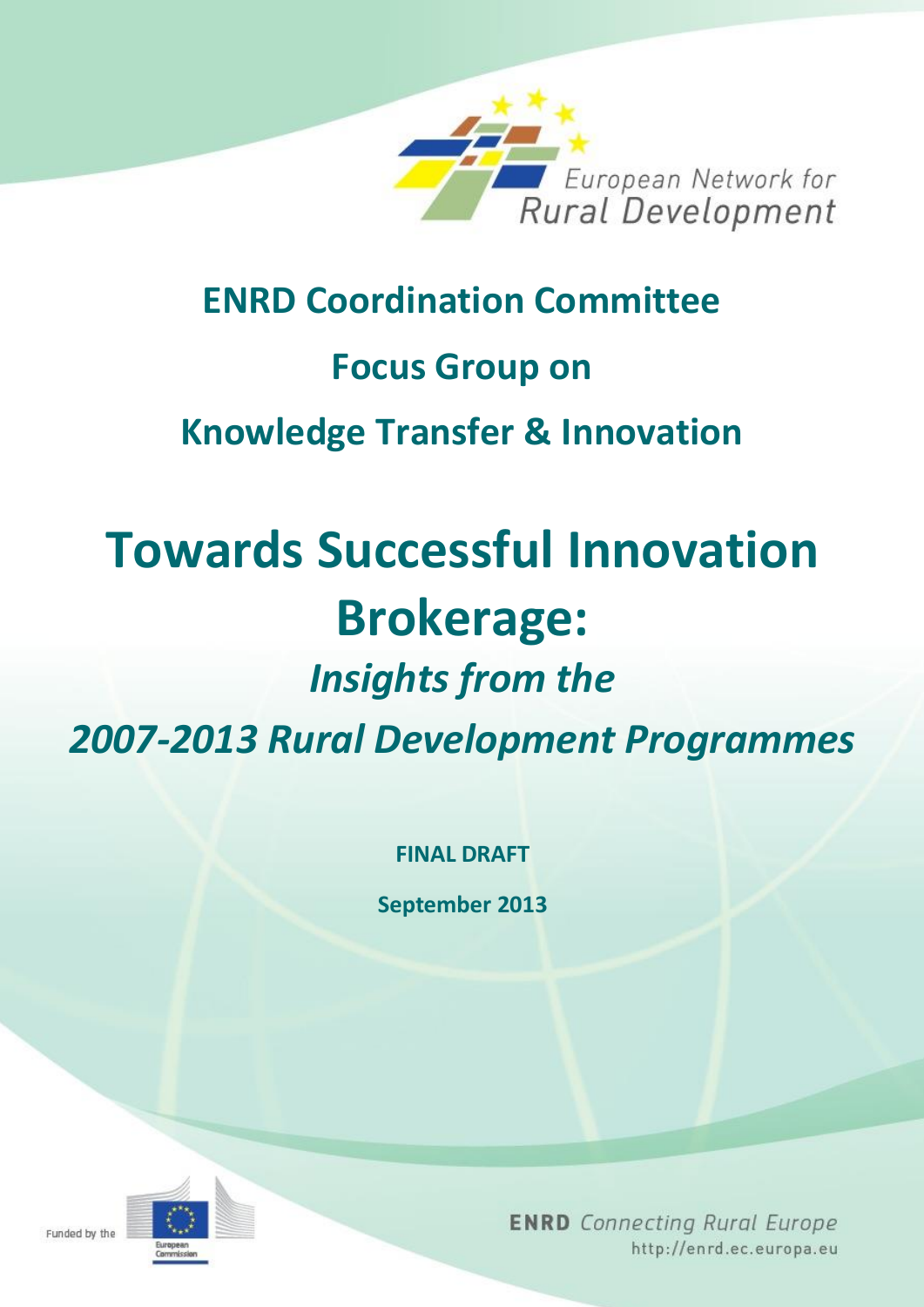

## **Table of Contents**

| 4. ANALYSIS - THE STEPS OF THE INNOVATION BROKERING PROCESS 8                         |  |
|---------------------------------------------------------------------------------------|--|
|                                                                                       |  |
|                                                                                       |  |
|                                                                                       |  |
|                                                                                       |  |
|                                                                                       |  |
| 5. COORDINATING THE PROJECT & COMMUNICATING THE PROJECT RESULTS (AFTER THE            |  |
|                                                                                       |  |
|                                                                                       |  |
|                                                                                       |  |
| 6.3 Enabling conditions offered by the policy environment at National and EU level 16 |  |
| ANNEX 1 MAS AND NRNS TENTATIVE SURVEY RESULTS ON INNOVATION BROKERAGE                 |  |
|                                                                                       |  |

#### **Separate Annex:**

ANNEX 2 STUDY MATERIAL & INFORMATION ON ACTORS SUPPORTING INNOVATION

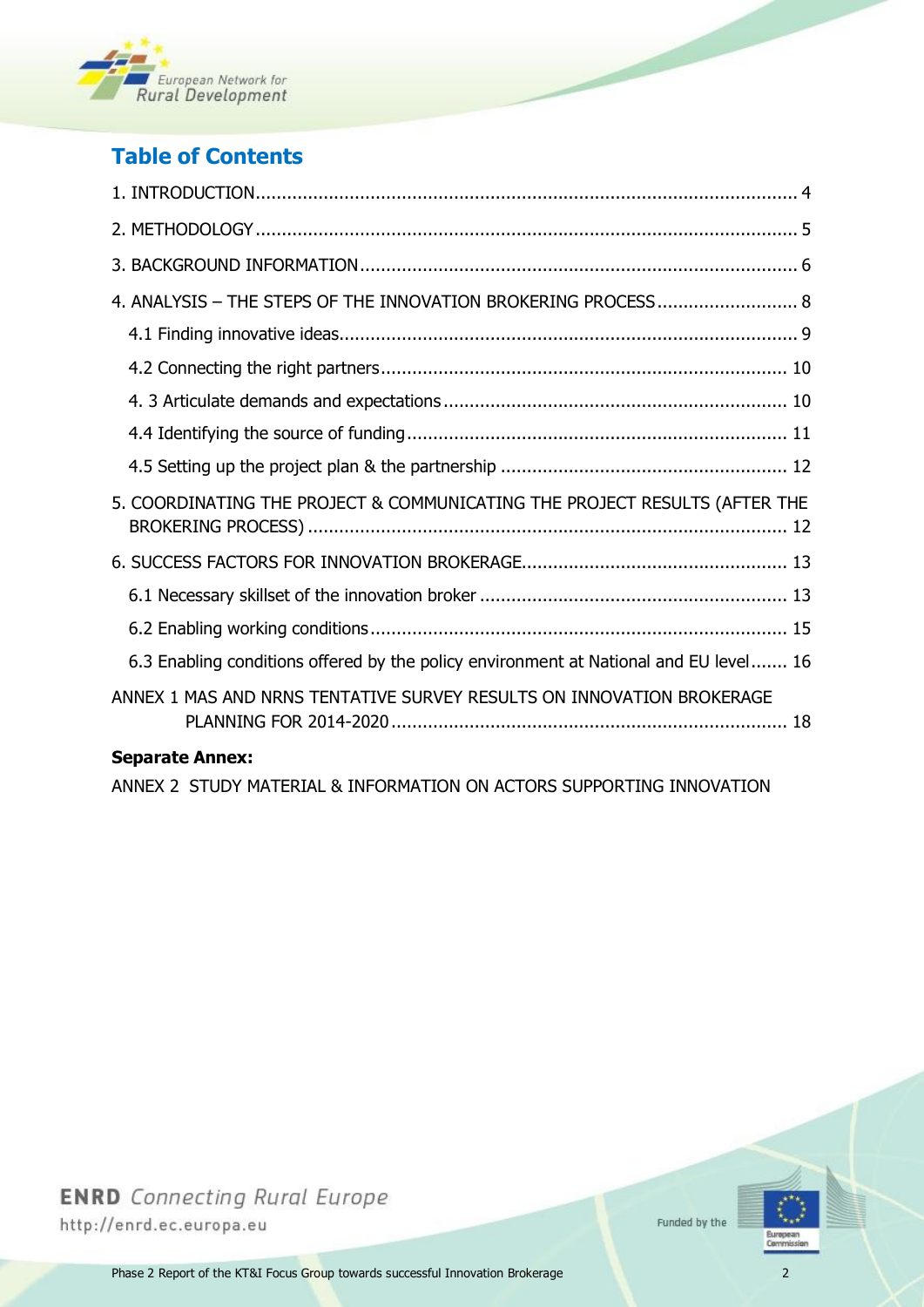

## **List of acronyms**

| <b>AKIS</b>     | Agricultural Knowledge and Innovation System                                   |
|-----------------|--------------------------------------------------------------------------------|
| <b>CAP</b>      | Common Agricultural Policy                                                     |
| <b>EAFRD</b>    | European Agricultural Fund for Rural Development                               |
| <b>EIP-AGRI</b> | European Innovation Partnership for Agricultural Productivity & Sustainability |
| <b>ENRD</b>     | European Network for Rural Development                                         |
| <b>EC</b>       | European Commission                                                            |
| <b>ETP</b>      | European Technology Platform                                                   |
| <b>EU</b>       | European Union                                                                 |
| <b>FAS</b>      | Farm Advisory System                                                           |
| <b>FG</b>       | <b>Focus Group</b>                                                             |
| <b>ICT</b>      | Information and Communication Technology                                       |
| KT&I            | Knowledge Transfer & Innovation                                                |
| <b>MA</b>       | Managing Authority                                                             |
| <b>LAG</b>      | Local Action Group                                                             |
| <b>LEADER</b>   | Liaison Entre Actions de Développement de l'Économie Rurale                    |
| <b>NGO</b>      | Non Governmental Organisation                                                  |
| <b>MS</b>       | Member State                                                                   |
| <b>NRNs</b>     | <b>National Rural Networks</b>                                                 |
| <b>RD</b>       | Rural Development                                                              |
| <b>R&amp;D</b>  | Research and Development                                                       |
| RDP(s)          | Rural Development Programme(s)                                                 |
| <b>TNC</b>      | Transnational Co-operation                                                     |
|                 |                                                                                |



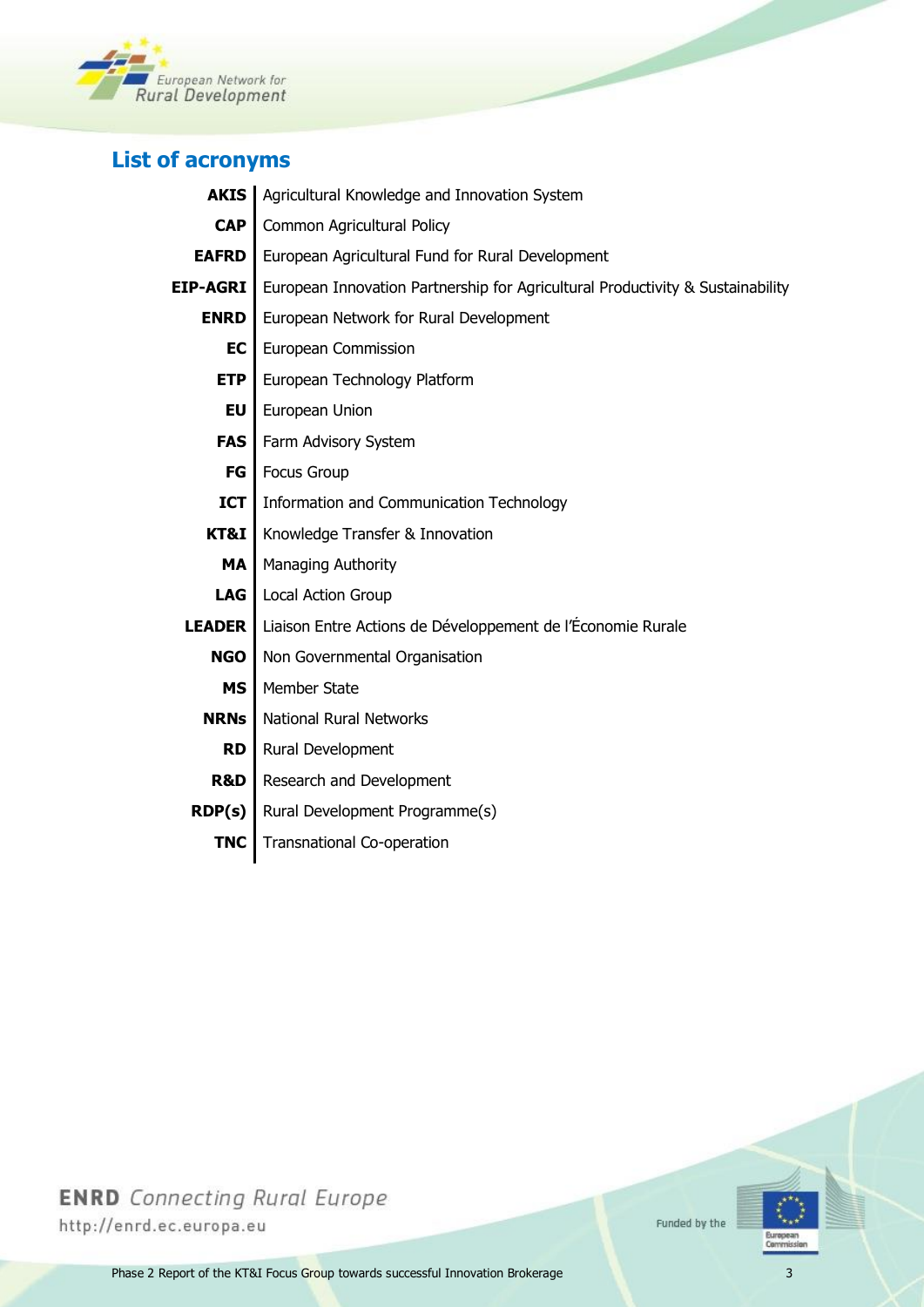

## <span id="page-3-0"></span>**1. Introduction**

The reports "**Recommendations for EIP Operational Groups 1 "** and "**Successful Innovation Brokerage"** present the findings of the second working phase of the Focus Group (FG) on Knowledge Transfer & Innovation, (February to June 2013).

The FG was established in June 2012 under the Coordination Committee of the European Network for Rural Development (ENRD). Its objective is to look into current rural development practices in order to draw lessons for improving the future generation of RDPs (2014-2020). During the first phase of the FG activities that were concluded in December 2012, the investigation focused on how the Member States have been supporting Knowledge Transfer and Innovation through the European Agricultural Fund for Rural Development (EAFRD). The evidence gathered by the FG from relevant practices across the EU contributed to identify a series of possible intervention areas and practical suggestions for current and future RDPs. The outcomes of this investigation are summarized in the **FG's Phase 1 Report** 2 .

The second phase of the FG analytical work focused on the collection and comprehensive analysis of study material on actors involved in innovation in view of learning how to best support EIP **Operational Groups** and **innovation brokering** activities under the rural development programmes in the context of the new EIP. Building on the evidence and experiences collected during Phase one, as well as on additional information and study material provided by the FG members, the analytical work aimed at providing practical recommendations through:

- identifying current examples of multi-actor projects that demonstrate features similar to the future Operational Groups; collecting study material on innovation support activities which may contribute to the understanding of the innovation brokering process;
- capturing and illustrating possible pitfalls and good practices from current experiences of implementing multi-actor projects and providing an insight of the different stages of the innovation brokering process;
- extracting lessons learnt relevant for the successful operation of the future EIP Operational Groups and identifying criticalities and main factors for successful innovation brokerage.

The report on **Successful Innovation Brokerage** commences by introducing the methodological basis for the analytical work (section 2). Basic concepts on innovation brokerage and working definitions are provided in section 3. The following section presents the main findings of the analysis conducted. It also summarises the most common success factors and enabling conditions that underpin the success of the innovation brokering process (section 4). Finally, some insights are provided on how RDP Managing Authorities and National Rural Networks consider fostering innovation and supporting innovation brokering activities in 2014-2020 (Annex 1).

<sup>1</sup> The report on *Recommendations for EIP Operational Groups* is available on the ENRD website.

http://enrd.ec.europa.eu

l



[http://enrd.ec.europa.eu/themes/research-and-innovation-gateway-development/en/research-and-innovation-gateway](http://enrd.ec.europa.eu/themes/research-and-innovation-gateway-development/en/research-and-innovation-gateway-development_en.cfm)[development\\_en.cfm](http://enrd.ec.europa.eu/themes/research-and-innovation-gateway-development/en/research-and-innovation-gateway-development_en.cfm)

<sup>&</sup>lt;sup>2</sup> KT&I Focus Group Phase 1 Report - [http://enrd.ec.europa.eu/app\\_templates/filedownload.cfm?id=B16BBB7D-ACD0-6C6C-](http://enrd.ec.europa.eu/app_templates/filedownload.cfm?id=B16BBB7D-ACD0-6C6C-2AAE-94E5AD789E16)[2AAE-94E5AD789E16](http://enrd.ec.europa.eu/app_templates/filedownload.cfm?id=B16BBB7D-ACD0-6C6C-2AAE-94E5AD789E16)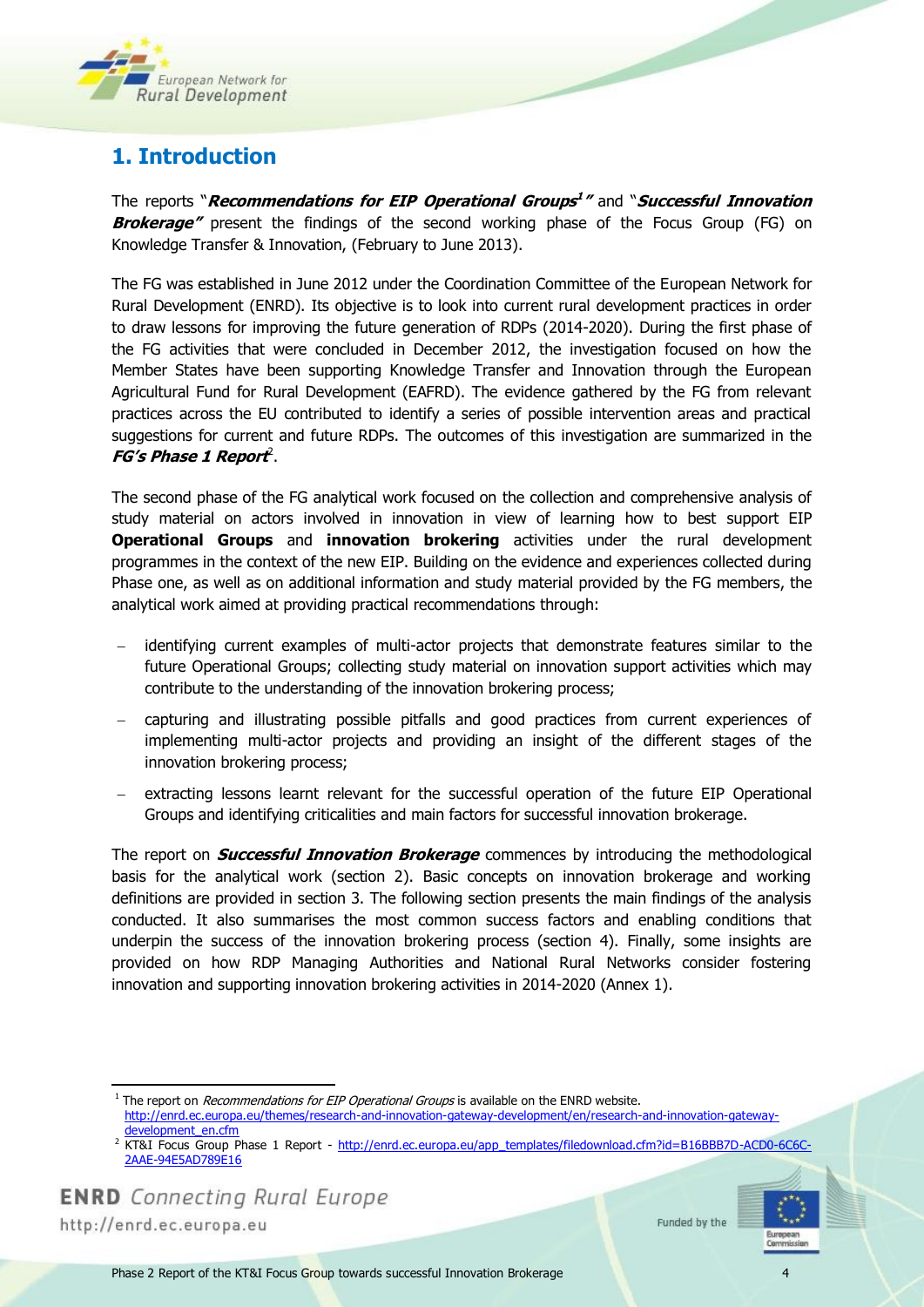

## <span id="page-4-0"></span>**2. Methodology**

In this strand of the FG's work a number of steps were followed to respond to the research issues as identified in section 1. Initially, a review of the latest EC official documentation was conducted in order to collate the most relevant information on innovation brokerage in the context of the agricultural EIP. The main sources of information included the legal proposal for the next programming period (2014-2020) rural development regulation<sup>3</sup>, the European Commission's Communication on the agricultural  $EIP<sup>4</sup>$ , the draft EC guidelines on programming for innovation and the implementation of the agricultural  $EIP<sup>5</sup>$ , as well as other information made available from DG Agriculture and Rural Development on the topic<sup>6</sup>. This exercise allowed the FG to map the objectives and main steps of the innovation brokering process in the context of the interactive innovation model that the agricultural EIP is promoting.

To identify how innovation brokerage can be supported under the rural development programmes, two types of activities were undertaken. Firstly, study material on innovation support activities were provided by the Focus Group members and secondly, a face-to-face meeting of the FG members was held for distilling and elaborating the initial findings of the analysis.

A semi structured questionnaire was developed to facilitate the collection of relevant information from actors involved in supporting innovation, research and development as well as knowledge transfer, primarily but not exclusively in agriculture. Their practical experience in supporting innovation as well as their working methods was used to discuss the components of the innovation brokering process. Their views and suggestions were also helpful to derive relevant lessons and recommendations for successful innovation brokerage, consider what works well and less well, and what the necessary skillset of a successful innovation broker is (See Annex 2).

The methods used for collecting relevant evidence and discussing results have been participatory in nature and relied on the input and engagement of the FG members. It should be stressed, therefore, that the findings and recommendations reflect the views and experiences of the FG, building upon the available information at the time of the collection. The collection exercise and the various ways in which the innovation brokering concept had been interpreted in the questionnaires, revealed a clear need for thorough clarification of the essence of the brokering process.

**ENRD** Connecting Rural Europe

http://enrd.ec.europa.eu

l



<sup>&</sup>lt;sup>3</sup> [http://ec.europa.eu/agriculture/cap-post-2013/legal-proposals/com627/627\\_en.pdf](http://ec.europa.eu/agriculture/cap-post-2013/legal-proposals/com627/627_en.pdf)

<sup>4</sup> [http://ec.europa.eu/agriculture/eip/pdf/com2012-79\\_en.pdf](http://ec.europa.eu/agriculture/eip/pdf/com2012-79_en.pdf)

<sup>&</sup>lt;sup>5</sup> [http://ec.europa.eu/agriculture/eip/pdf/draft-eip-guidelines\\_en.pdf](http://ec.europa.eu/agriculture/eip/pdf/draft-eip-guidelines_en.pdf)

<sup>&</sup>lt;sup>6</sup> <http://www.teagasc.ie/publications/2013/2629/OpportunitiesEuropeanInnovationPartnership.pdf>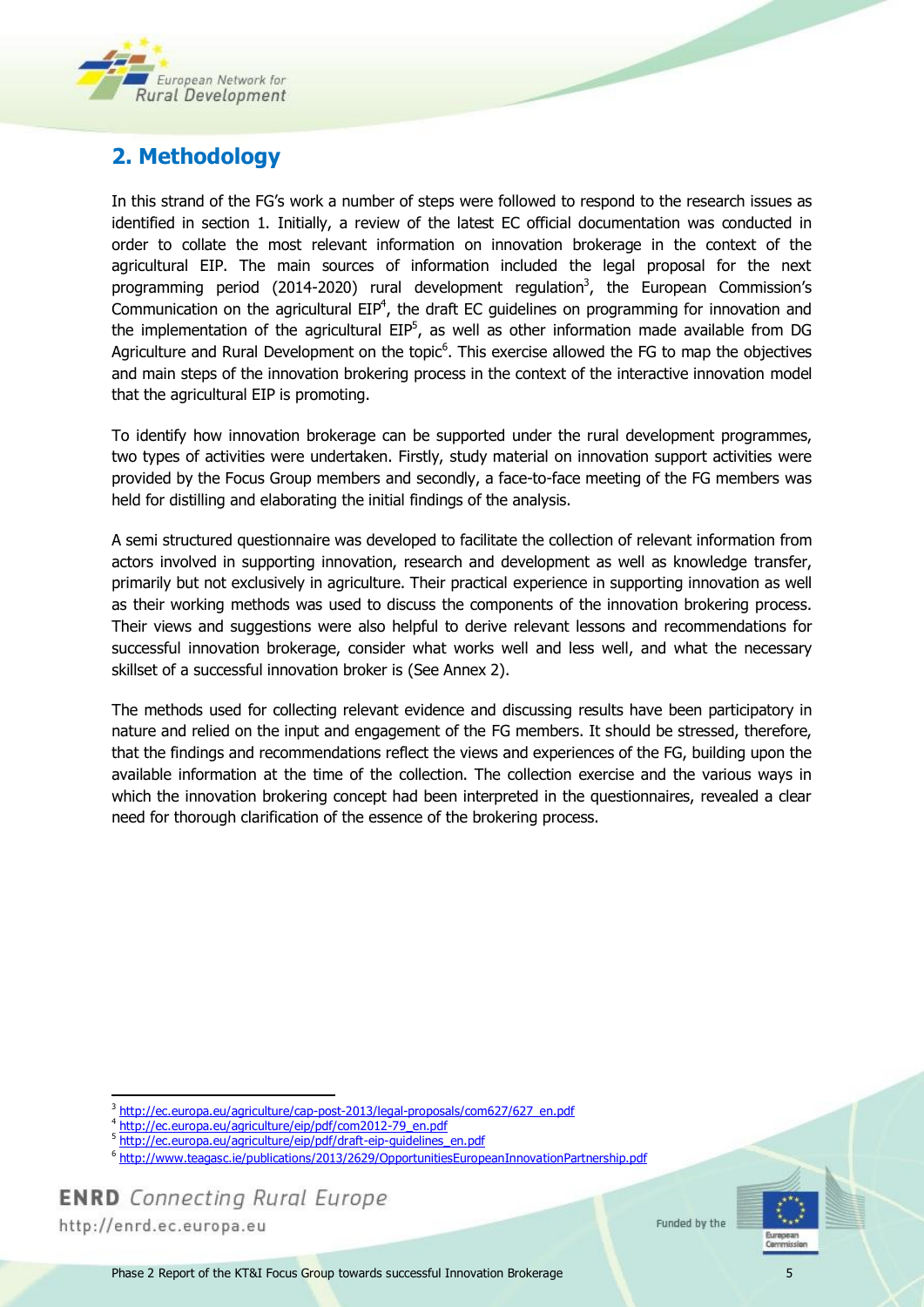

## <span id="page-5-0"></span>**3. Background information**

The operational objectives of the agricultural EIP include successful bridge-building and achieving synergies through **fostering exchange between research and practice**. Its implementation will be channelled through **Operational Groups** as key acting entities, involving actors such as farmers, scientists, advisers, NGOs, and/or enterprises etc. Operational Groups will be established in order to carry out projects aimed at testing and applying innovative practices, technologies, processes and products. They will constitute themselves on the initiative of the interested actors, therefore relying on a bottom-up approach.

However, **single actors may have difficulties in finding partners** and getting started in the process of setting up of an Operational Group and an innovative project. According to L. Klerkx and C. Lewis  $(2009)^7$  the formation and functioning of innovation networks and systems can be problematic due to the existence of several gaps. With regard to the nature of these gaps, there can be identified cognitive gaps in which actors from different institutional backgrounds may have too much cognitive distance to adequately learn together, or have different norms, values and incentive systems which hinder effective communication. Information gaps may also be present as actors are usually inadequately informed about possible cooperation partners and what these can offer. Managerial gaps can also hinder the process as actors may be unable to acquire and successfully implement new knowledge and technology.

In this context it becomes increasingly important to acknowledge the need for actors whose main function is not transferring knowledge, but specifically **stimulating and facilitating the formation of innovation partnerships**. Howells (2006) defines the **innovation broker** as "an agent or broker in any aspect of the innovation process between two or more parties. Such intermediary activities include: helping to provide information about potential collaborators; brokering a transaction between two or more parties; acting as a mediator, or go-between bodies or organizations that are already collaborating; and helping find advice, funding and support for the innovation outcomes of such collaborations.<sup>8</sup>"

#### **The innovation brokering process**

In the context of the agricultural EIP, the main task of the innovation broker is to help setting up a multiplicity of Operational Groups around concrete innovation projects. Raising awareness and animating the participation in innovative actions are also key for getting innovation projects up and running. The broker is not necessarily involved in the actual innovation project: his core objective is to help the group in the elaboration of a well-designed project plan. Ideally, innovation brokers should have a good connection to and a thorough understanding of the agricultural world as well as well-developed communication skills for interfacing and animating. An important asset of an innovation broker should be to look cross-sectoral and connect across the existing institutes, disciplines, viewpoints etc.

**ENRD** Connecting Rural Europe

http://enrd.ec.europa.eu

l



 $^7$  L. Klerkx and C. Lewis (2009), Establishment and embedding of innovation brokers at different innovation system levels: Insights from the Dutch agricultural sector, Technological Forecasting & Social Change 76 (2009) 849–860

<sup>8</sup> Howells, J. (2006) Intermediation and the role of intermediaries in innovation, Research Policy, 35, pp. 715–728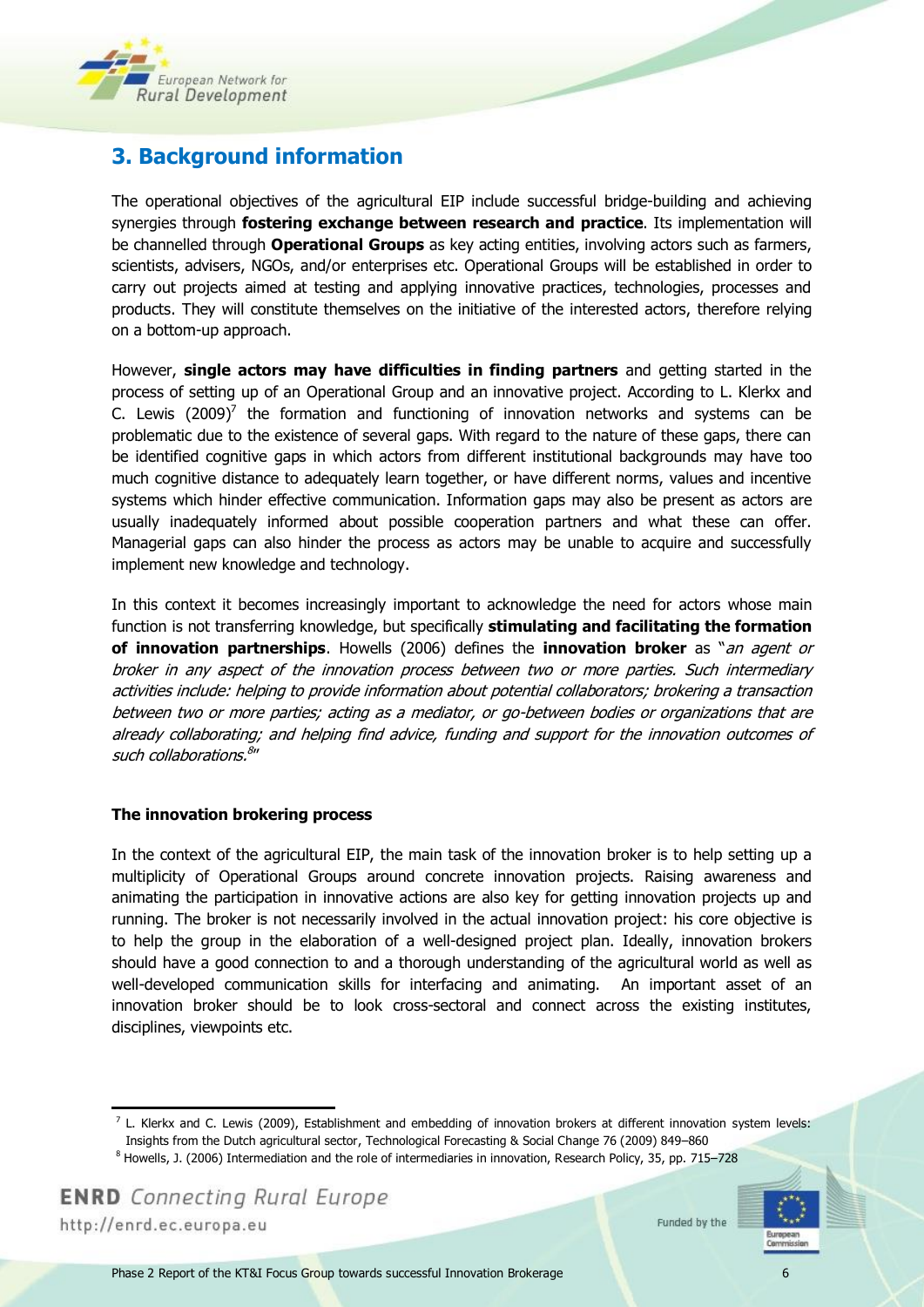

If through the innovation brokering process a good innovation project plan is developed<sup>9</sup>, such a plan will have a better chance of passing a selection process to gain support from whatever funding source.

According to DG AGRI<sup>10</sup>, this **selection process for projects** can be based on:

- the relevance of the project for actors and end-users aiming towards a self sustaining innovation (What elements of importance for end-users will the project develop and why would that result in a broadly applied innovation? Which problems/opportunities are tackled?);
- the targeted composition of the partnership in view of co-creation for a particular project objective (Is the composition of the partnership well chosen and involving those key actors which have the necessary different types of knowledge to reach the project objectives and help diffusing its results into practice? Explanation on how the partners will enrich each others' competences);
- the quality and quantity of knowledge exchange and cross-fertilisation potential between different types of knowledge (scientific and practical) (Are sufficient qualitative knowledge exchange activities planned and how will these lead to a well developed result in which the different knowledge sources are merged?);
- demonstrating competences of the partners on state of play in the field of the project's subject; avoiding repetition with existing projects; (concrete evidence on the former experiences of the partners linked to this project's objectives and on possible former projects related to this project);
- easily understandable project summaries with a long-term communication effect to a broad group of possible end-users (including involving the most appropriate actors for such communication and finding the most pertinent communication channels).

The core task of an innovation broker is to make a good interactive innovation project plan. Taking into account the above, the actual **innovation brokering process** constitutes from the following steps:

- $\triangleright$  discovering innovative ideas;
- $\triangleright$  connecting different partners from complementary knowledge fields on the subject;
- $\triangleright$  supporting possible partners to articulate their demands and expectations from the group's innovation project;
- $\geq$  identifying funding for the implementation of the project; and
- $\triangleright$  helping to prepare the project proposal work plan.

Consequently and in case the project gets funded, the person who did the innovation brokerage could possibly also be involved in the implementation of the project as a facilitator and even in the dissemination of the project results. However, as previously indicated these activities do not constitute the core assignment of the innovation broker.

l



<sup>9</sup> [http://ec.europa.eu/agriculture/eip/events/madrid-06-2013/van-oost\\_en.pdf](http://ec.europa.eu/agriculture/eip/events/madrid-06-2013/van-oost_en.pdf)

<sup>&</sup>lt;sup>10</sup> See Guidelines on Programming for Innovation and the Implementation of the EIP for Agricultural Productivity and Sustainability [\(http://ec.europa.eu/agriculture/eip/\)](http://ec.europa.eu/agriculture/eip/)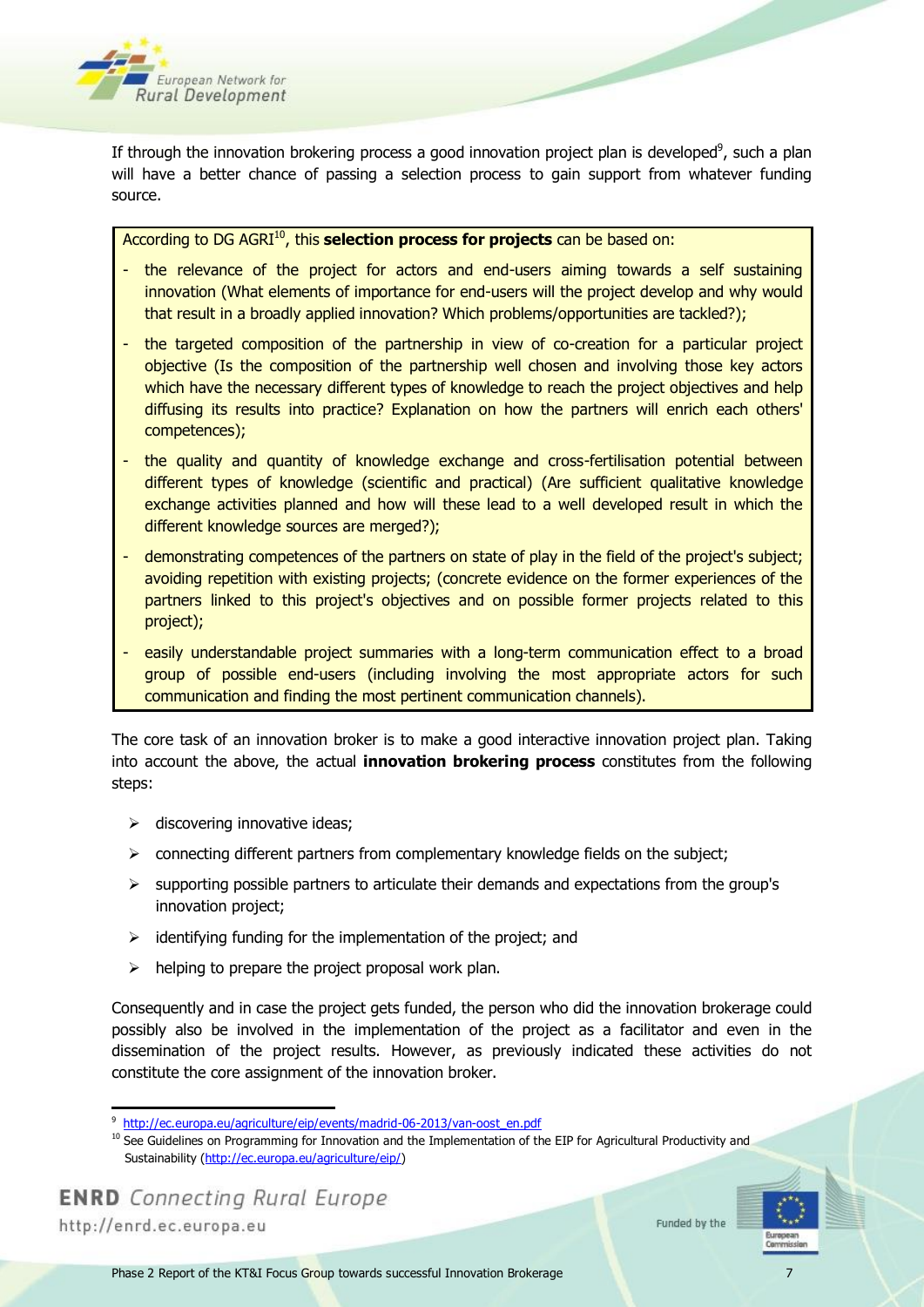

#### **RDP support to innovation brokerage**

The significance of innovation brokerage as a function supporting the interactive innovation process has been acknowledged in the new rural development policy. As highlighted in the draft guidelines on programming for innovation, the legal proposal for rural development policy after 2013 provides a number of different options for funding innovation brokering actions under the rural development programmes:

- $\checkmark$  Article 55(2) on networking by National Rural Networks (NRNs), refers to fostering of innovation as one of the aims of networking that may be supported via **technical assistance funding**. Accordingly, the general NRNs, or dedicated EIP networking functions under the umbrella of NRNs, could install or contract an innovation brokerage service.
- $\checkmark$  Article 36(1)(c) on **co-operation**, could be used by Managing Authorities to support innovation brokerage services in view of fostering the establishment of Operational Groups. In that case, funding could be used for brokerage services to support setting up and preparing project proposals of Operational Groups. Costs for innovation brokers are eligible under Art 36(5)(b).
- $\checkmark$  Article 16(1)(b) for supporting the setting up of **advisory services**, can also contribute if especially focused on innovation. Innovation brokerage could be offered by new or a branch of existing advisory services that focus at finding innovative ideas, connecting partners, and providing support for the preparation of project proposals. The draft guidelines also indicate that as effective mediation and innovation brokerage in agriculture is often linked to a good knowledge of the sector, a close connection and interaction with other agricultural services would be useful.

If the project gets funded under the rural development programme, funding for facilitating its implementation can be provided for under Article 36 (5) (c). The innovation broker could also provide organisational support and become the facilitator of the project, but this would not automatically be the case.

## <span id="page-7-0"></span>**4. Analysis – The steps of the innovation brokering process**

The following analysis is based on **17 questionnaires** provided by the FG members. The study material includes examples of actors active in research, innovation, development and knowledge transfer. They cover 8 EU Member States, namely Estonia, Finland, France, Greece, the Netherlands, Spain, Poland and the United Kingdom (Scotland). Two examples from Norway were also provided, where the role of Innovation Broker is also known as a "Competence Broker".

The actors described in the case studies were research institutes or universities (4 case studies), private consultancies or companies (4 case studies), farmers unions (2 case studies), and LEADER Local Action Groups (LAGs) (2 case studies). Other case studies provided concerned a public body, a local/regional government, a Public Private Partnership, a farm advisory service and a European Technology Platform (ETP).

The material collected indicated the use of different mix of funding sources depending on the actors involved in the different processes. In most of the cases European funds had a significant contribution (EAFRD, ERDF, ESF, EU research funds etc.). Other sources of funding included national,

**ENRD** Connecting Rural Europe http://enrd.ec.europa.eu

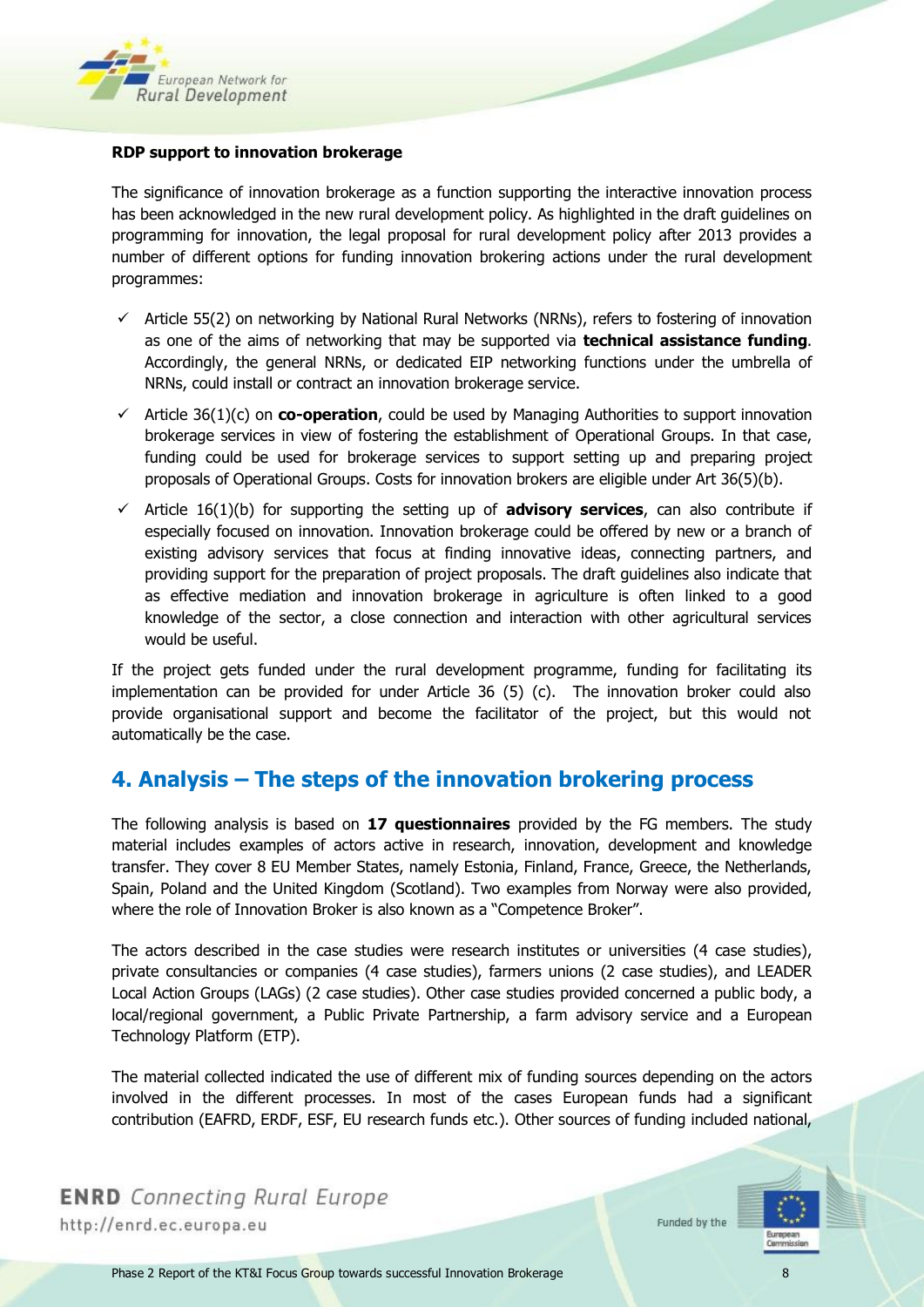

regional and local funding, private funding (e.g. provided by third parties as donor organisations), and own funding.

The agri-food sector had a predominant role in the majority of the cases. The focus of the activities described in the collected case studies concerned a wide range of themes such as: agro-technology and machinery; fruit-growing and livestock breeding; bio-energy and renewable energy; processing and marketing; bio-technology and genetics; tourism etc. Other broader domains of activity were included, e.g. rural and regional development and sustainable agricultural development.

The study material provided significant information that helped to gain an insight on the activities of actors involved in supporting innovation and the processes they apply, and as such helped to clarify which components of the innovation process are essential. The following parts of the analysis attempt to summarise around the steps in the innovation brokering process and form the basis upon which success factors and enabling conditions where identified.

#### <span id="page-8-0"></span>**4.1 Finding innovative ideas**

The starting point of the innovation brokering process is the broker to connect with the ground level actors, e.g. farmers, to identify and articulate their needs. In other words, at the very beginning of the brokering process **the new idea has "to find the innovation broker".** In the majority of the case studies it was stated that ideas about a novelty commonly emerge from discussions between the farmers and the brokers. In both the cases about LAGs in Finland and Greece it was emphasised that it is the continuous co-operation and exchange with local, grass-root stakeholders that makes their problems and needs visible. The broker should build upon a clear understanding of what is innovative and the capacity to discover or "unearth" good ideas. For instance, in the case ASAJA from Spain, a farmers union detected and analysed the problems, studied the general context and helped to define possible solutions. The *eLivingLab* project from Finland pointed out that companies can also bring new ideas and topics "to the table" for discussion with the farmers. The innovation brokers themselves can also identify and propose innovative ideas and solutions based on their experience and understanding of the sector.

**Different animating and networking approaches** are used for identifying or generating ideas in a participatory way before the actual brokering process ("matchmaking") starts. These can include workshops, networking, brainstorming, exchange platforms (e.g. KATILU dynamic spaces in Spain), web online forums etc. The possibilities are shared with potential partners and refined through discussions in meetings and the local media. Website announcements or on-line discussions are also used as part of the process.

The case study by the University of Oulu in Finland highlighted the need to acknowledge that **only a proportion of initiatives may lead to a new project and eventually to an innovation**. A number of other possible pitfalls were identified that may hamper the innovation process at this stage. An innovation broker could potentially use ideas emerging from group discussions for personal profit. In that sense, there is the risk that an innovation actor if designated as the broker might become a producer of projects that do not necessarily address the actual needs of the farmers or the group. The **targeted analysis of the project plans** should help identify such possible pitfalls during the selection of projects. For instance, emphasis should be given at the relevance for endusers and at the justification of the usefulness of involving specific actors, meaning the targeted

**ENRD** Connecting Rural Europe http://enrd.ec.europa.eu

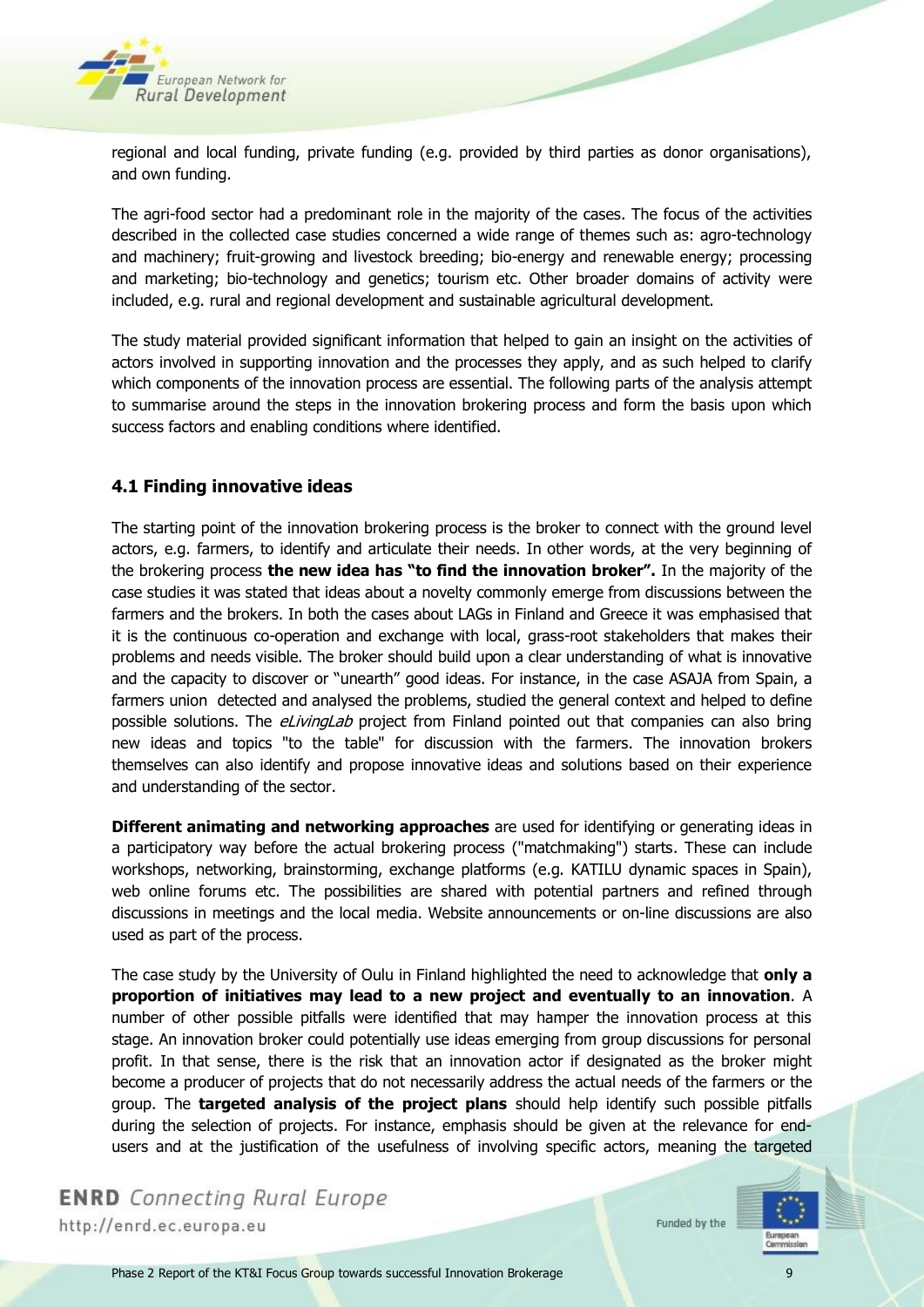

composition of the operational group in view of co-creation. In addition, it was suggested that a meeting between the selecting body and the operational group could potentially help as an "integrity" check.

#### <span id="page-9-0"></span>**4.2 Connecting the right partners**

In the second step of the process, the innovation broker acts as a "matchmaker" by **helping partners to find each other**. The broker needs to identify suitable partners for the project and bring them together for preliminary discussions in view of a possible collaboration. **Ensuring complementarity and diversity in the composition of the partnership** is deemed very important as explicitly highlighted in the example of the KATILU dynamic spaces in Spain. In this case, it is stated that it is the complementarity and diversity of the partners and the consequent experience and knowledge of other sectors that facilitates hybridization of knowledge and technology.

Nevertheless, not only actors who have complementary competences can be brought together. Even potential antagonistic partners could generate innovative ideas, if convinced to work together. For instance, in the case of the private consultancy Njøs næringsutvikling from Norway, the goal of the innovation process is to increase the value from the fruits and berries sector. From this process it became evident that when whole sectors are targeted there might be concerns from companies that are competitors however this has shown not to be a major problem. Many case studies indicated that in this process it is important for the broker to have the general knowledge and capacity to assess the different competences of each stakeholder, listen to their needs and engage them while helping to overcome the fear of risk.

The LAG ANKA in Greece implements animation in two phases. During the first phase animation is considered part of the participatory planning process. The aim of the animation is to raise the awareness of stakeholders in order to participate to the planning process and contribute to its "vision". The second phase follows with the promotion of the vision, aiming to involve local stakeholders in order to realise it. As the case study recognises, the identification of possible partners and the preparation of a partnership should not result from proposals imposed through a top-down approach. It needs to be the outcome of a **common agreement fostering genuine ownership among the stakeholders**.

The identification of possible partners can happen in many different ways, often in informal contexts, and even random conversations. Good connections, good working relations and an extensive network with different possible actors, also from outside the sector, are the tools of the innovation broker in this step. The broker can use various occasions such as business seminars, social events, existing clusters, networks as well as participatory approaches to make contacts, and to nurture and promote an innovation culture. Potentially this phase of innovation brokerage process could also profit from the **identification and dissemination among innovation brokers of successful techniques used for finding innovative ideas and partners**.

#### <span id="page-9-1"></span>**4.3 Articulate demands and expectations**

**Face-to-face meetings** are considered in most of the cases to be the most effective approach for communicating with possible actors. In the example of the Interface project in Scotland in which

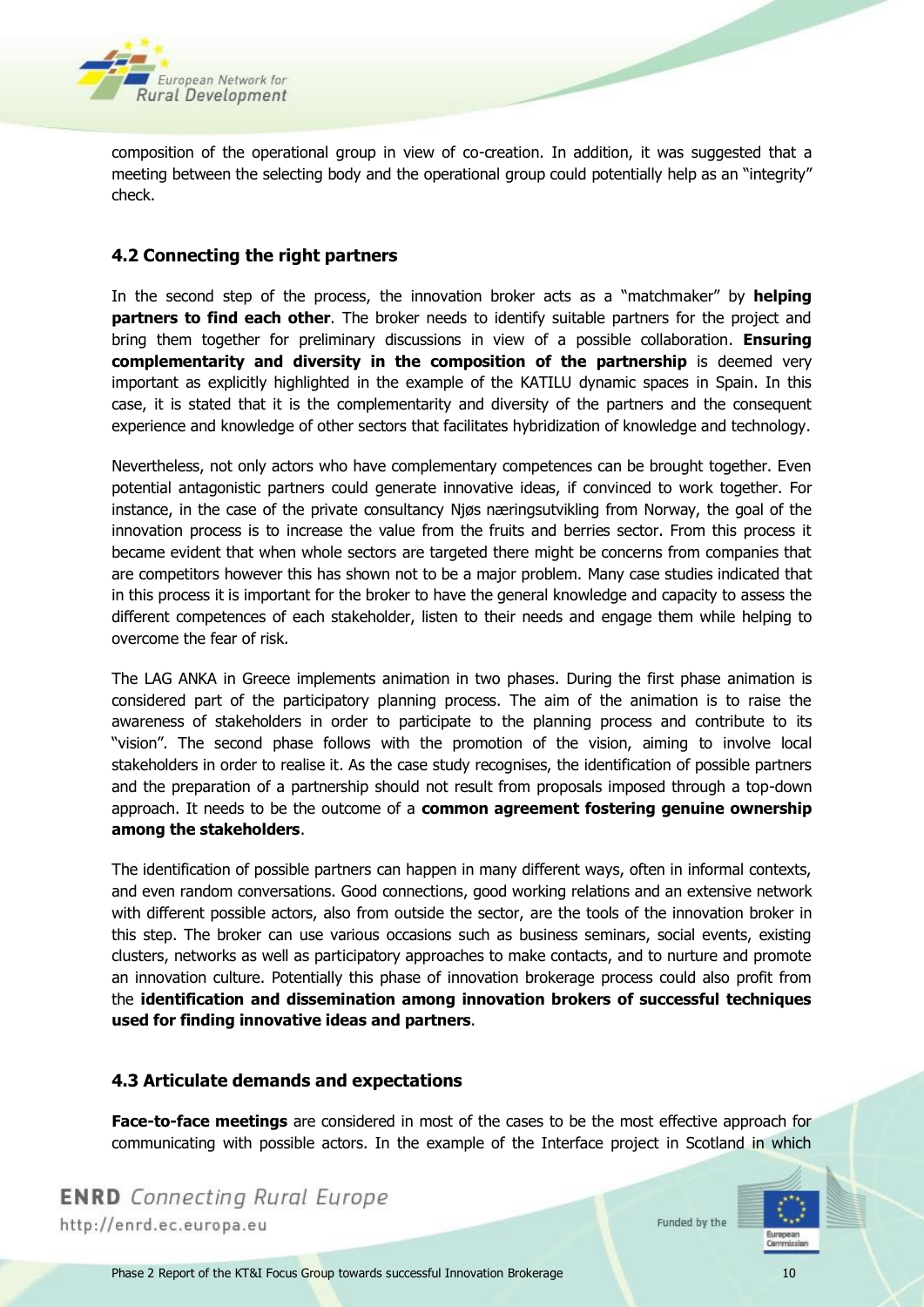

businesses are linked with the research sector, face-to-face brokerage is implemented through regional offices. The regional offices operate impartially and help businesses by promoting suggestions of relevant expertise from across the academic institutions. The example of an individual innovation broker from the Netherlands indicated that the broker needs to engage the local stakeholders and have discussions with many possible partners. At this step, the process of collecting and sharing information for a possible innovation project starts in a participatory way. At the same time, the process still remains "unofficial" in the form of **preliminary discussions with potential partners. The broker is facilitating discussions while "translating" the local needs** for technology, knowledge and innovation into a "language" understood by the research sector and vice versa. In the Netherlands a voucher system has been established through which half day meetings are funded in which farmers can meet the broker face to face and discuss new ideas.

#### <span id="page-10-0"></span>**4.4 Identifying the source of funding**

An important part of the innovation brokering process is also the identification of funding sources. The case studies commonly state that brokers use their knowledge and experience to locate various funding opportunities (EU, national, regional, etc.). Their mission at this phase is to **match the local needs and challenges with the available funding options**. In most of the cases examined, experienced staff is assigned to seek for funding opportunities and provide advice on how to access them. In the French agricultural chambers this task is carried out by the project managers while in the case of Quality Meat Scotland, funding sources are identified using their own knowledge of the funding environment within the United Kingdom and globally.

Web platforms are also a key tool for providing up to date information on funding opportunities as indicated by the case study of the Wine Technological Platform in Spain. In this case, a Web Portal is used as reference information tool for research, development and innovation. The on line platform is continuously updated on existing funding programmes and provides alerts for specific calls, newsletters on current research and development trends and funding opportunities. A particular funding option was described in the case studies of the LAG Päijänne-Leader in Finland and a competence broker from Norway. In these cases, own resources or a small county budget administered by the organisations themselves are used for financing individual innovation projects. The use of that money is approved by the administrative project managers and/or the regional representatives for the Norwegian Research Council.

Very often finding accessing funds is a significant obstacle to be overcome in the innovation brokering process. In the case of the Greek LAG it was suggested that in order to overcome the uncertainty of finding the necessary financial support, the broker should start **considering possible funding resources from the very first stages of the brokering process**. Even when funding is available, difficulties can emerge as a result of bureaucracy and eligibility issues in the EAFRD and other EU funds. The administrative burdens that might come along with the funding rules can also discourage partners from joining the partnership. Therefore it is considered necessary that **funding rules for innovative projects should be kept simple** and with a minimum administrative burden for future partnerships.

**ENRD** Connecting Rural Europe http://enrd.ec.europa.eu

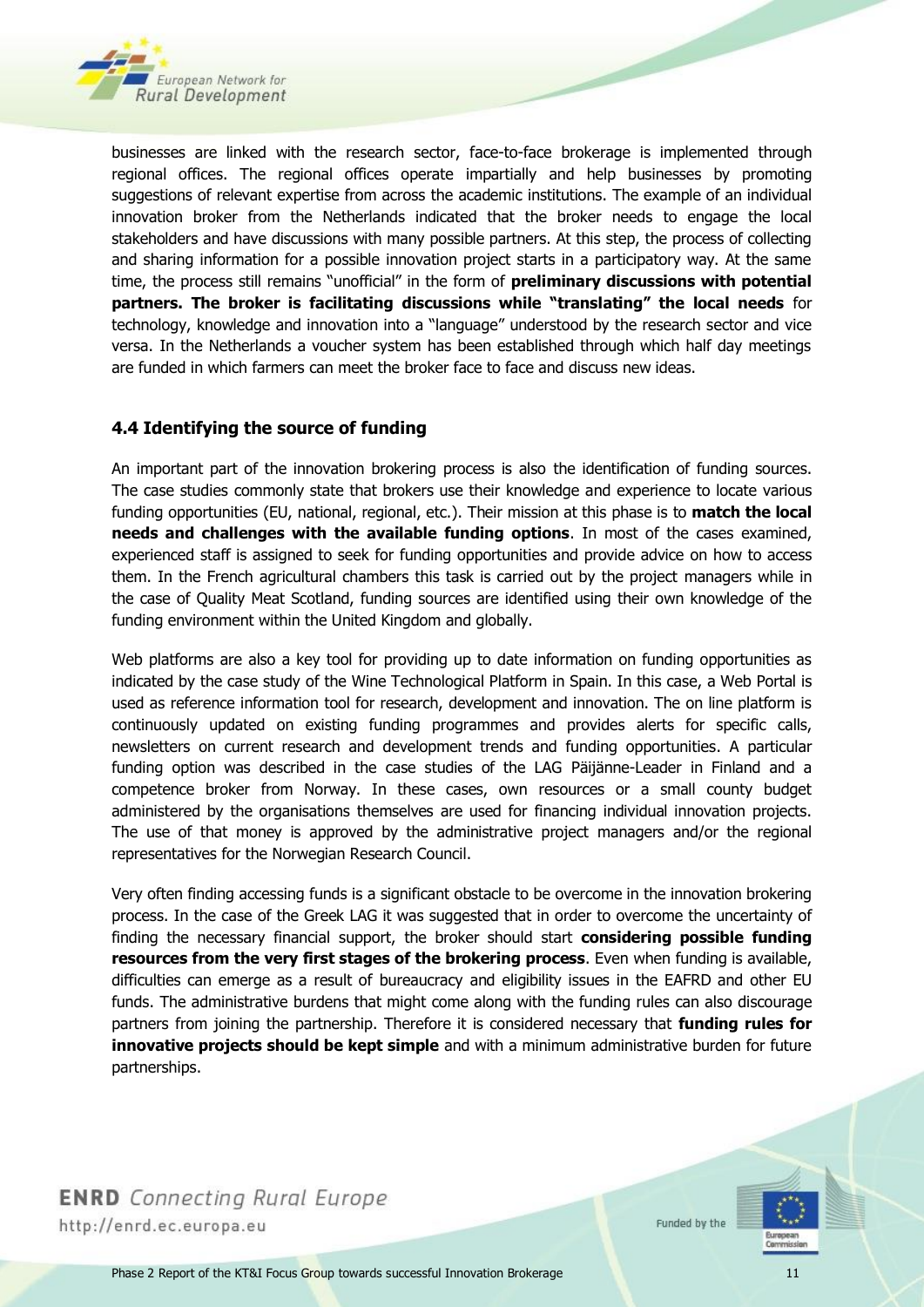

#### <span id="page-11-0"></span>**4.5 Setting up the project plan & the partnership**

The final step of the innovation brokering process concerns the preparation of a sound project plan and the setting up of the partnership. The case of the University of Oulu in Finland underlined that the project idea should generate **win-win situations for all the parties involved**. This would be an important step for achieving appropriate working relationships among the stakeholders. In this phase the broker will be needed to act as a facilitator who organises the process, invites participation and helps the partners to get to know how to work together. The case of the private consultancy Njøs næringsutvikling from Norway underlined the **need for continuous effort in keeping the members active** in this process. Adding to the previous, the LAG Päijänne-Leader from Finland recommended that it is also important that a broker brings or encourages the partners to bring ideas from outside as to show how others have dealt with similar problems.

According to the "KATILU dynamic spaces" from Spain, **transparency** is also crucial. The broker will need to clarify the framework and / or the conditions under which participation and collaboration will take place. This will enable the actors and organizations to decide whether or not to engage as sometimes there are limits, uncertainties, ambiguities etc. to be taken into consideration. According to the farmers' union MTK Häme from Finland, ensuring all partners and actors commitment is crucial.

Nevertheless, as reminded by the example of the Greek LAG, it can also be the case that although the needs are identified during the brokering process, more needs emerge later on along the project's implementation. These unexpected needs can create uncertainty and it is the most risky part of the innovation process. To address this constraint and as identified from the first phase of the FG work, **the innovation broker could promote the adoption of a "step-wise" approach when elaborating the project plan**. A project plan well discussed and thought through before the project starts, with clear milestones and embedded flexibility along the process would reduce the impact of unforeseen changes and minimise the risks along the innovation process.

## <span id="page-11-1"></span>**5. Coordinating the project & communicating the project results (after the brokering process)**

In case the project gets funded and if useful, the innovation broker consequently could possibly be involved in the project's implementation. However, this is not the core task of the innovation broker as previously described. Alongside the project and as soon as it ends, the broker may be involved in communicating and spreading the project results. At this stage a very broad range of dissemination activities could be undertaken. Promoting the novelty could be done through farmers' group meetings, advisers meetings, conferences, seminars, trade shows, local awards-winning farmers.

As indicated in the case of the National Research Institute of Animal Production in Poland, training and information actions provided through the RDP measure 111 can be considered for this scope. Apart from physical meetings or field trips, other communication channels may include publications (announcements through local media or newspapers, leaflets, scientific articles etc.), local radio and television broadcasts. Information and Communication Technology (ICT) including websites, social media etc. is becoming a very common tool for disseminating information and novelties to a broad audience that goes beyond the immediate and targeted beneficiaries.

**ENRD** Connecting Rural Europe http://enrd.ec.europa.eu

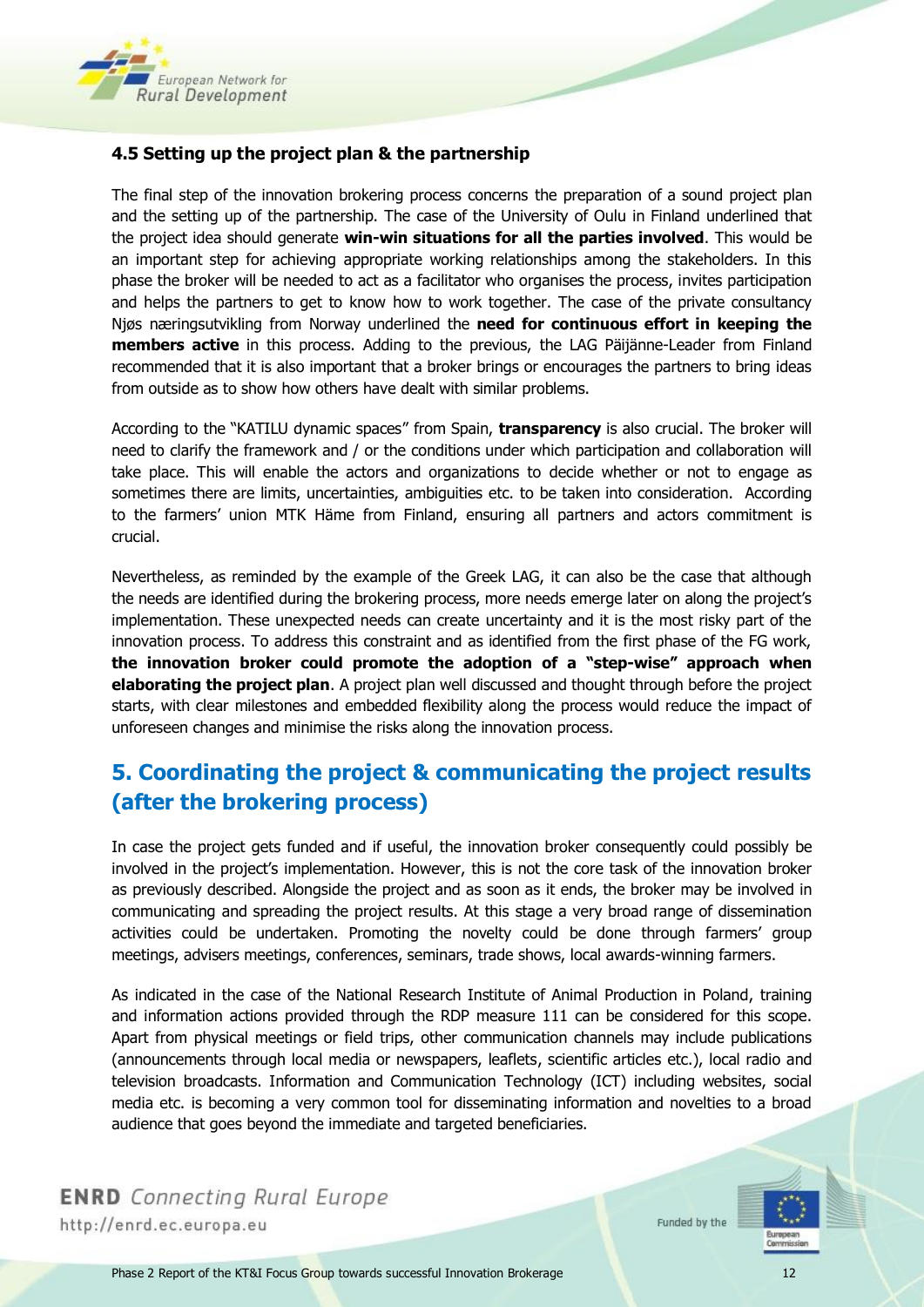

## <span id="page-12-0"></span>**6. Success factors for innovation brokerage**

Building upon the previous analysis and specific suggestions provided by the FG, this section makes an attempt to identify the main factors that can explain the successful performance of an innovation broker. First of all the success of innovation brokers builds upon their peculiar set of skills and qualities; these are examined in section 6.1. In addition the performance of the broker depends on the external conditions, lying either in the surrounding professional environment (section 6.2) or in the conditions offered by the wider policy context (section 6.3).

#### <span id="page-12-1"></span>**6.1 Necessary skillset of the innovation broker**

The analysis of the case studies allowed identifying four sets of qualities which are considered key to the success of an innovation broker. They relate to: i) the knowledge in the specific field; ii) technical skills; iii) what can be referred to as "soft skills", related to the working attitude and style; and iv) the specific working approach.

#### **Knowledge in the specific field** (that can be acquired through learning or experience)

Knowledge and understanding of innovation processes of course is key. A number of examples point out that the knowledge of and/or hands-on experience in the field or the specific industry may contribute to the success of the innovation broker; for example in fields like farming systems or specific technologies concerning for example, machinery..

Crucially the examples also point out that innovation brokers should be actively involved in knowledge networks in order to have access to the required information and be able to find actors useful in a specific partnership. Connections bring also the benefit of having an overview of the wider context, different realities and key actors, such as interesting firms and suppliers, as well as different funding opportunities.

#### **Technical skills** (that can be acquired through training)

In several cases the desired skills for an innovation broker are expressed as a rather general "ability in innovation processes". According to the suggestions provided by the case studies it might be of help having a first-hand expertise, for example being directly involved as innovator in business or as business manager.

Communication skills are particularly valuable when the innovation broker is able to effectively communicate to and deal with a range of very different stakeholders including scientists, technicians, manufacturers, farmers. Therefore, the innovation broker will need to understand and use the "language" of different types of stakeholders. This set of skills includes aspects of external communication (e.g. dissemination of information), and internal communication within the partners generating interest in participation and understanding what the partners' needs are.

Facilitation, animation and moderation are recurring concepts that point towards the innovation broker's capacity in facilitating cooperation among very different stakeholders while understanding their different interests. This specific skill may indeed include negotiation capacity in the public and private sectors. Coordination and organisational and management capacities are also mentioned qualities which can underpin the previous ones.

**ENRD** Connecting Rural Europe http://enrd.ec.europa.eu

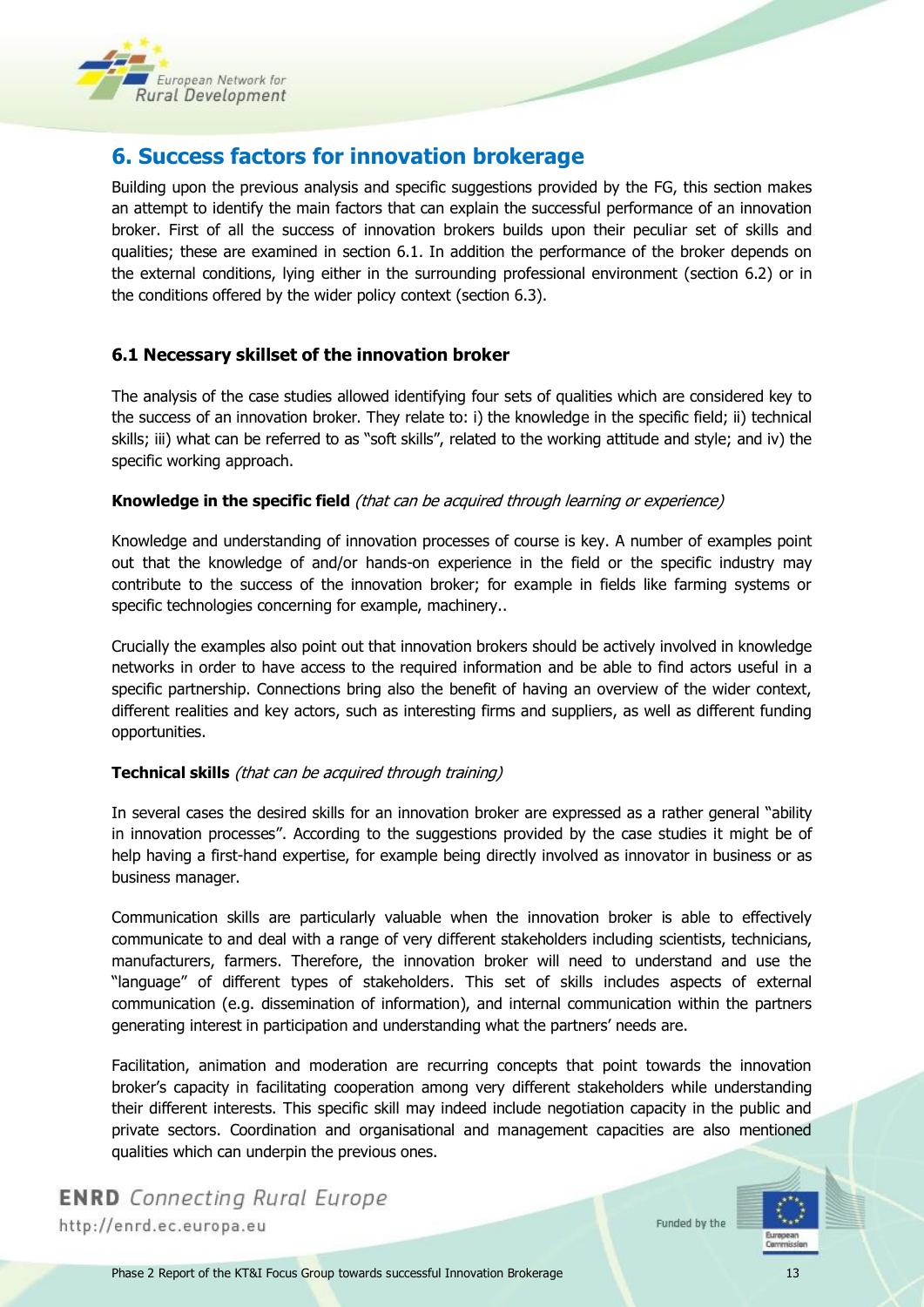

#### **Personality, attitude and style** (not easily acquired through learning or training)

The examples collected suggest that successful innovation brokers do not just build upon knowledge and technical skills. From experience, a number of "soft skills" also emerged as key to successful operations and therefore should be paid attention to. They can be summarised as follows:

- Real commitment to "change": result and action orientation. The case of the Greek LAG calls this as "spirit of social entrepreneur". Along the same lines, the case from Norway insists that the innovation broker should "see the world from the firm's point of view".
- Creative, positive and pro-active or 'out-of-the-box' thinking. But also critical reflection, vision and direction. Being "able to see simple solutions when faced with complex challenges" (as put by the Scottish example) can be tentatively identified as the key phrase to summarise the concept. Crucial to the above is to inspire a vision for the future and integrate it with shortterm actions.
- Special attention is also given to 'autonomy', 'self-motivation', 'empathy', 'listening', social skills and, 'social awareness'. But also to being risk-prone and able to handle uncertainty or anticipating risk itself. Finally an innovation broker should be able to work in an informal and non-bureaucratic way.
- The majority of the case studies insisted on brokers that can be perceived by all stakeholders as being "independent", "neutral" or "impartial". Innovation brokers should not be driven by a vested interest in the process, but by their strong commitment to help setting up a participatory process towards a common goal.

#### **Working approach** (operational procedures increasing the effectiveness of the brokering process)

Direct communication with stakeholders is key before any successful innovation brokerage according to almost all of the case studies. Face-to-face meetings with the different types of stakeholders e.g. farmers, researchers, advisers are very important as they serve as an open space where everyone can bring his knowledge and discuss about common needs and solutions. Generating spaces for discussion offers to the partners the possibility to exchange experiences, new ways of doing and working and of checking for themselves the value that can bring working in cooperation.

A fundamental element in innovation brokerage is *ensuring transparency* in the innovation process. The partners will need to be well aware in advance of their role and the elements which they will have to take into account during the execution of the project.

Acknowledging the context of different groups of actors is considered as necessity for successful innovation brokering. The Agro-lining Lab project case study from Finland pointed out that the participation of farmers can also be challenging due to the farming year cycle. During high season, there is not much opportunity to get farmers fully engaged since they are caught in their own works. Therefore actions could be done mainly in the period of low farming activity.

Complement networking activities as described above, individual brokering approaches may provide a stronger incentive for setting up and drafting concrete innovation projects proposals. For instance, some farmers will not easily speak in meetings but may nevertheless have creative ideas that deserve to be developed. Often creative farmers' ideas from the grassroots level are not recognised as such yet by the colleagues and peer pressure may work against the development of useful ideas with a

**ENRD** Connecting Rural Europe http://enrd.ec.europa.eu

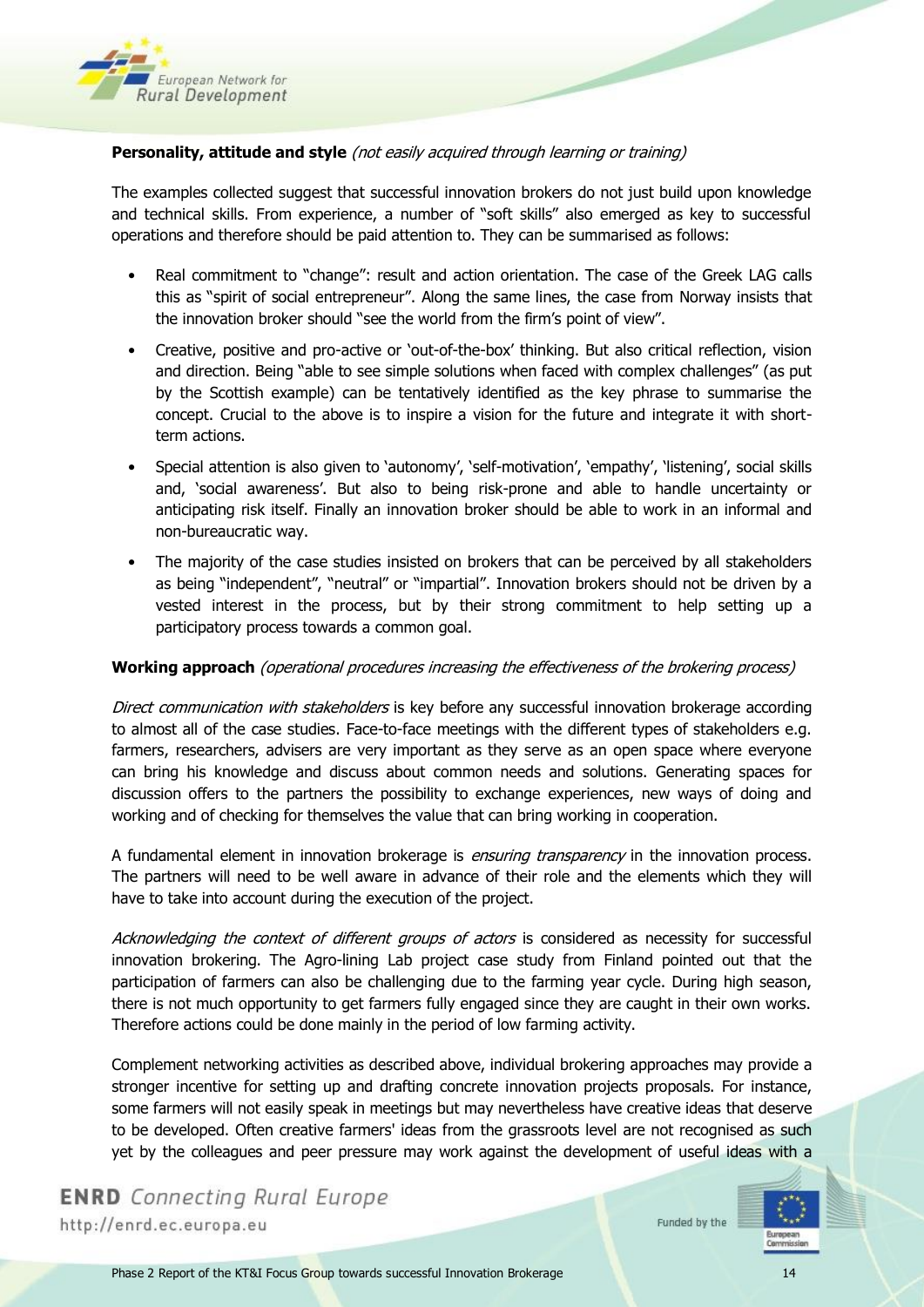

potential for innovation. Also, mainstream interests could hinder innovative front-runners in broad stakeholders' meetings. In order to reach such a group of actors it would important to develop an appropriate and more individual strategy. For example, to invite them to share experiences of others, use publicity in order to inform them about opportunities and invite them in individual face to face meetings, etc.

Crucially the innovation broker should *drive and not dominate the process*. Initially the broker is the one to drive the initiative and support the formation of the partnership in its first and most 'vulnerable' steps. Gradually the responsibility should be shared by the participants around a commonly supported project plan with clear roles for each actor.

#### <span id="page-14-0"></span>**6.2 Enabling working conditions**

A second question dealt with in the case studies related to the enabling environment around the innovation broker: what does an innovation broker need as working conditions to be effective and successful? Based on the suggestions coming from the study material, five categories of enabling conditions for good performance of the innovation brokers can be identified.

Some of them are institutional: they relate to the position, the mandate of the innovation broker and, more in general, to the policy framework. Some others relate to conditions enabling the brokerage process itself, like sufficient time and funds and presence among the stakeholders. A third category of conditions relates to the professionalism of the innovation brokers. A fourth issue suggests the need of a leadership that allows and stimulates the growth of an innovation culture within the organisation. Finally some suggestions specifically deal with implementing aspects of the rural development programmes such as, for example, support to transnational cooperation.

The following table summarises these emerging enabling conditions by typology indicating who should be responsible for realising them and including reference to relevant study material from which these suggestions can be drawn (*numbers in the table refer to those used for identifying the* case studies in Annex 2 to this document).

| <b>Typology</b>      | <b>Enabling conditions</b>                                                                                             | <b>Relevant study</b><br>material | <b>Who should</b><br>address it                       |
|----------------------|------------------------------------------------------------------------------------------------------------------------|-----------------------------------|-------------------------------------------------------|
|                      | Ensure impartiality and independency.                                                                                  | 9, 15                             |                                                       |
| <b>Institutional</b> | Have a clear mandate to act as innovation<br>broker and clarity on targets and<br>possibilities for innovation action. | 9, 2, 11                          | EC; MAs                                               |
|                      | Have time for the process to unfold at its<br>own speed.                                                               | 2, 13, 9                          | MAs; Directors<br>and heads of                        |
| <b>Procedural</b>    | Have sufficient sources or flexible funds to<br>immediately address the needs of the<br>actors when arising.           | 10, 11, 12, 13                    | organisations;<br><b>EIP Networks;</b><br><b>NRNs</b> |



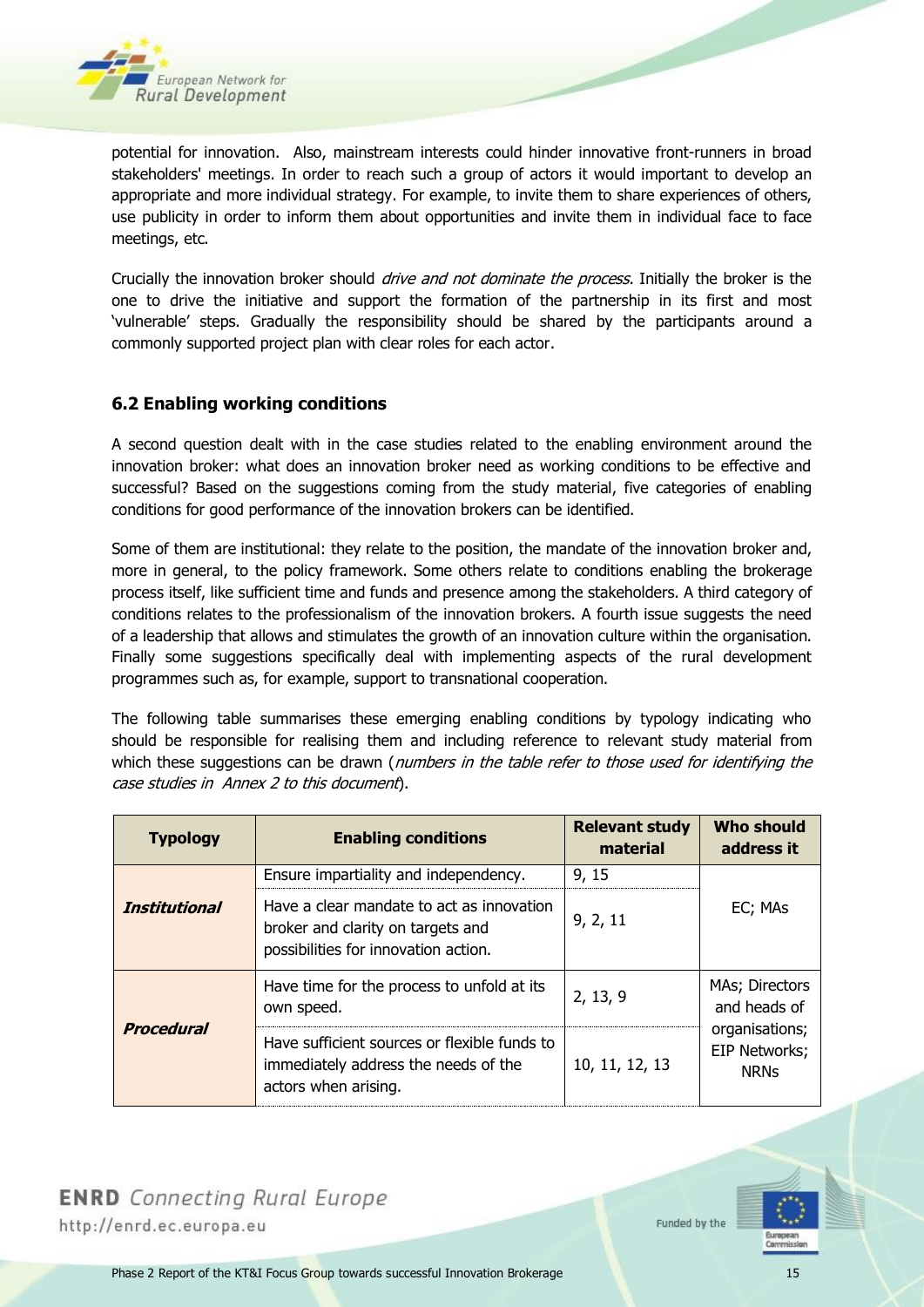

|                                                     | Ensure local presence of the brokerage<br>service in the midst of (farm) businesses<br>and entrepreneurs with a 'one-stop-shop'.                                                                        | 15       |                                            |
|-----------------------------------------------------|---------------------------------------------------------------------------------------------------------------------------------------------------------------------------------------------------------|----------|--------------------------------------------|
|                                                     | Opportunities for training and support and<br>exchange visits. The training should<br>include all aspects of the job.                                                                                   | 2, 7, 11 |                                            |
| <b>Professional</b>                                 | Availability of tools for communication, for<br>facilitating work in teams, and for<br>identification of possible relevant partners.                                                                    | 6, 2, 3  | Directors and<br>head of<br>organisations; |
|                                                     | Being informed: timely updates on rules<br>and regulations of the innovation<br>programmes (MA and NRN and EIP-<br>networks). Access to networks and<br>exchange forums of innovation<br>professionals. | 2, 13    | EIP Networks;<br><b>NRNs</b>               |
| <b>Organisational</b>                               | Allow sufficient room for creativity and<br>flexibility (for example to interact with<br>partners outside the normal actors in a<br>network).                                                           | 5, 12    | Directors and<br>head of<br>organisations  |
|                                                     | Transnational Cooperation is a very<br>important source for innovation.                                                                                                                                 | 6        |                                            |
| <b>Operational</b>                                  | Funding should offer opportunities for<br>cross-sectoral innovations.                                                                                                                                   | 16       |                                            |
| (related to the<br>implementation of<br>programmes) | Funding should be available to support<br>innovation staff within specialist<br>organisations and within SME's. This<br>would help to develop a culture of<br>innovation across the SME-community.      | 16       | EC; MAs; EIP<br>Networks;<br>NRNs; LAGs    |
|                                                     | Consider the possibility to work with<br>innovation vouchers                                                                                                                                            | 1        |                                            |

#### <span id="page-15-0"></span>**6.3 Enabling conditions offered by the policy environment at National and EU level**

The success of innovation brokerage activities is also linked to an enabling policy environment. The FG case studies attempted to identify some of the key policy conditions to be ensured in the future programming period, both generally and at rural development programmes' level. A number of considerations emerged as specific recommendations mostly directed to national authorities, to possibly provide useful **guidance in the design and implementation of future RDPs**:

• Define a clear innovation policy (priorities, targets) at national level and provide timely information to the field about the programme, its priorities and its criteria for eligibility and selection. This should include what the innovators may expect from the public administration. A few good examples may help;

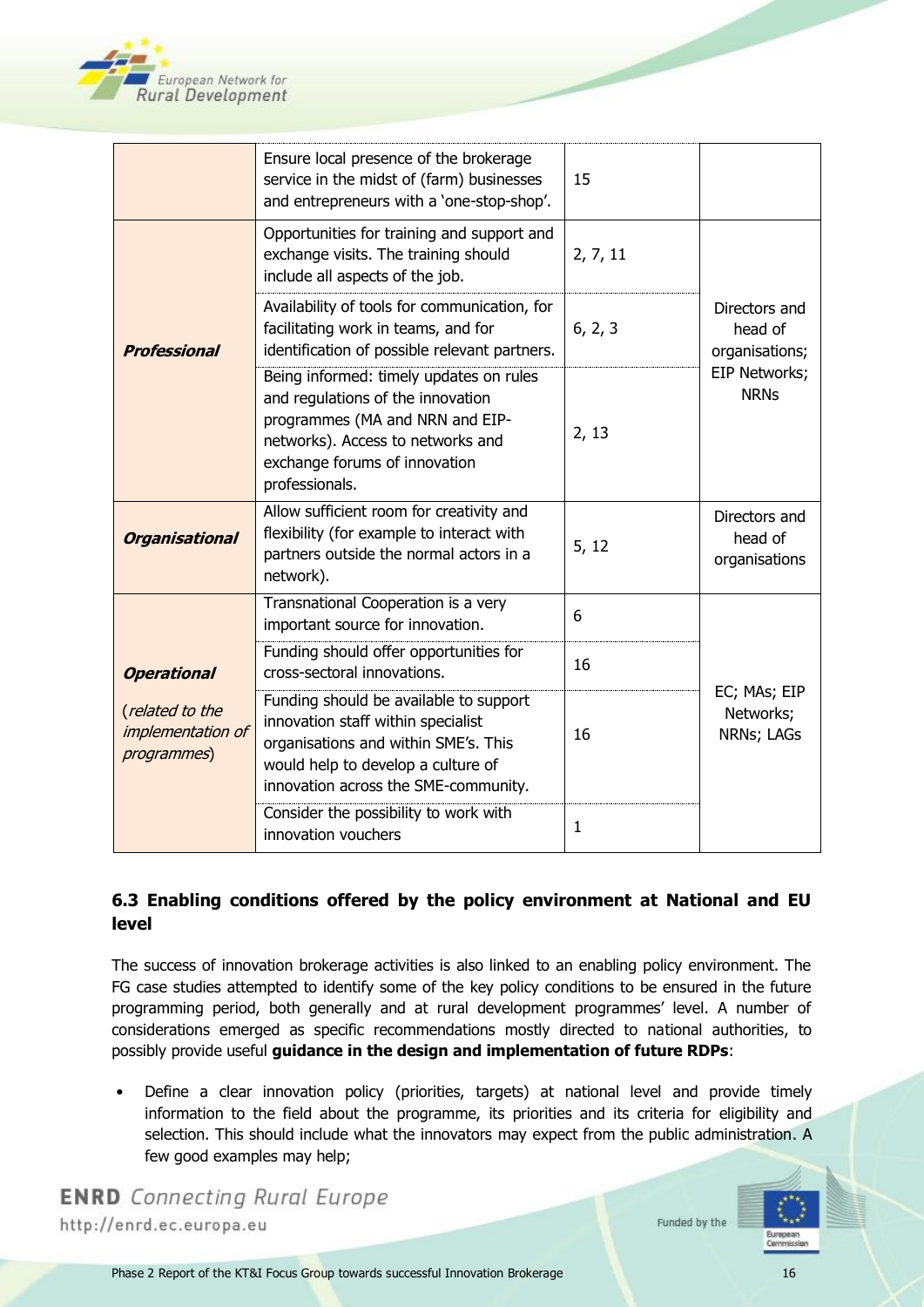

- Ensure clarity about the expectations of innovation brokers in the RDP;
- Support an official mandate for innovation brokers. Ideally, innovation brokerage services would be available already during the time leading up to the call for proposals of innovation projects. For instance, a managing authority could announce a call for proposals (with specific eligibility and selection criteria) in a year's time and ask for expression of interest to provide brokerage services for this call immediately;
- Avoid narrow selection of brokering actors; allow open call for innovation brokers or innovation brokering project proposals;
- Ensure the possibility of co-funding innovation from other programmes like the European Regional Development Fund;
- Consider that there may be a need for legal protection of innovation and innovators, for example concerning registration and use of patents;
- Make clear what level of risk is accepted and how this will be handled in providing support.

A number of other suggestions emerged which relate more to the general policy environment:

- Ensure long-term programmes supporting interactive R&D which can foster the climate for innovations in companies and in farming sub-sectors;
- Build an 'innovation ecosystem' composed by government, social and industry partners, universities and training centres, advanced services (e.g. the Spanish 'Technology Platforms');
- Publicly recognise and award good performance amongst innovation brokers;
- Create a regional-scale support approach (like in the case of the Finnish NRN Network; the Norwegian case also suggests to link it with Research Councils);
- Simplify, be flexible to fit the innovation processes and ensure timely payments.



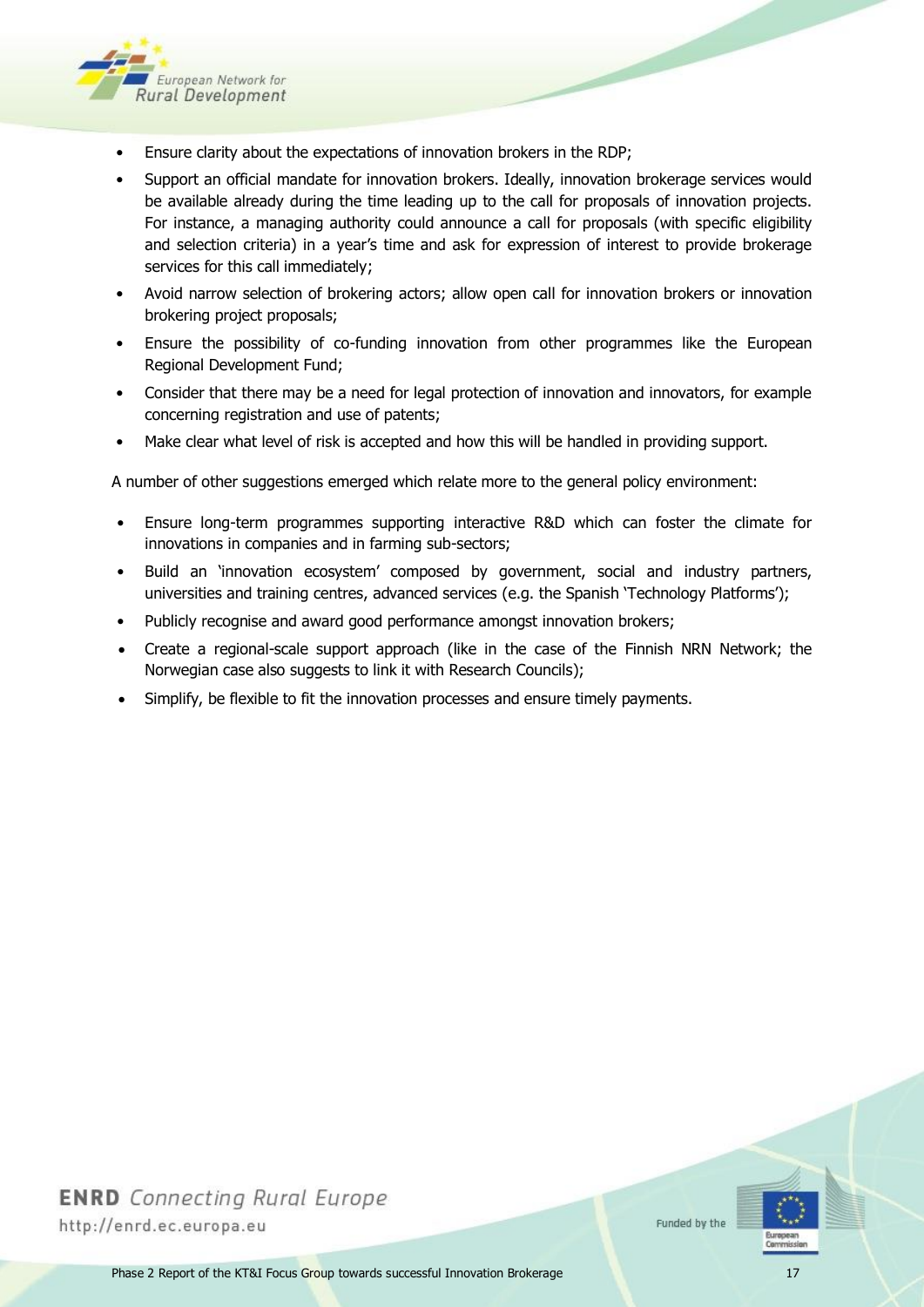

## <span id="page-17-0"></span>**ANNEX 1 MAs and NRNs tentative survey results on innovation brokerage planning for 2014-2020**

In parallel to the collection of case studies, the FG conducted a survey involving RDP Managing Authorities and National Rural Networks. The aim of this investigation was to provide an overview on MAs' and NRNs' state-of-the-art thinking on how to foster innovation in the programming period 2014-2020, and what the possible implications could be according to their current experiences. The results of this exercise are summarised below.

## **Part A. Plans for innovation brokerage for 2014-2020: RDP Managing Authorities**

The collection of case studies on innovation brokers has been accompanied by an enquiry involving RDP Managing Authorities (MAs). The aim of the survey was to retrieve useful information about how those involved in the design of the rural development strategy and programme at national level are paving the way for animating innovative actions, facilitating the emergence of Operational Groups and supporting innovation brokerage actions.

The survey was addressed to all 27 national authorities in charge of rural development policy thanks also to the active involvement of the Focus Group's members. Responses were received from 11 MAs<sup>11</sup> (officials responsible for innovation aspects), or one third of the EU MS.

Considering the time in the RDPs programming process and the still open discussions going on at EU and national level about how to include innovation aspects into programmes, the enquiry had an exploratory character. The answers received clearly confirm that the topic of innovation in general and that of innovation brokers in particular are still under discussion at programmes' level with consultations and dedicated working groups being established and a few initial strategic decisions already tabled. Answers also highlight a different progress in preparations, with some MAs currently focusing on the SWOT analysis (and ex-ante evaluation) which  $-$  as expected  $-$  is considered as preliminary step before moving into decisions about priorities and measures.

From a horizontal reading of the answers received, it emerges that  $-$  when available  $-$  current experience with the implementation of the RDP measure 124 (cooperation for development of new products, processes and technologies in the agriculture and food sector and in the forestry sector) is being valued by MAs in the new programming phase.

This section provides a summary of the findings around the two main questions considered by the survey.

**ENRD** Connecting Rural Europe http://enrd.ec.europa.eu

l



 $11$  Namely: AT, BE - Flanders, CY, CZ, EE, EL, FI, HU, IE, NL and SE.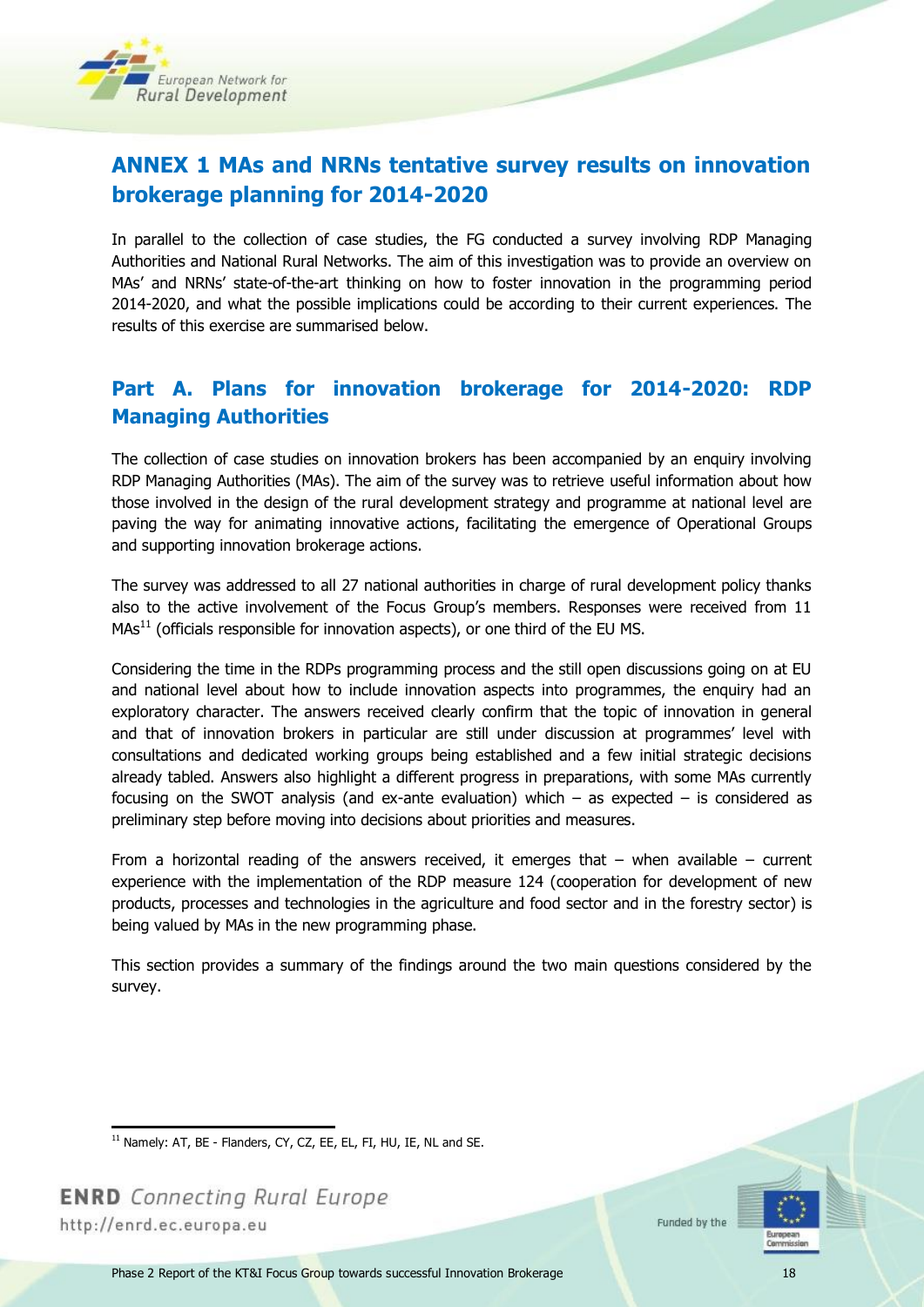

#### **A.1 Envisaged options for establishing facilitation instruments providing innovation brokerage services in support to the agricultural EIP**

In the majority of cases decisions at this level are not yet been made by MAs. Initial thoughts and proposals though are emerging – with a different degree of confidence – in relation to who (NRNs, advisory services, other bodies, etc.) should be responsible for providing innovation brokerage services within future RDPs, and how. To be noted that the options expressed are not mutually exclusive and that in some cases a combination of possibilities from those offered by the EC's proposal on rural development post 2013 is being considered.

Use of technical assistance budget, namely through **NRNs** is seen as possibility in four cases at least. In the case of EE for example, the MA is planning to undertake discussions with the NRN in order to explore how its Action Plan for 2014-2020 can work in parallel with the new RDP (under finalisation) and actively support RDP implementation, especially on topics like innovation. Central role is also planned for the NRN in CZ where it has been proposed that the network will support the setting-up of EIP Operational Groups.

In the Netherlands the option considered is that the Operational Groups themselves could also take over brokering activities. They could hire facilitators to stimulate their innovation process and setting targets for the OG.

At the same time, a number of MAs (4) have pointed out the possibility for providing innovation brokerage services under **Article 36** of the Commission's proposal in the view of fostering the establishment and the animation of OGs. Under this option costs would be eligible under Art 36 (5) (b). Approaches at this stage of planning might vary: in Belgium-Flanders, for example, under Article 36,brokering would be one of the activities – next to others – that can be covered by the support received by Operational Groups.

The option concerning the support to **advisory services** with a particular focus on innovation was not further explored by respondents. However, it was recognised that integration of innovation brokerage initiatives within FAS is something to be looked at in future programming, in particular now that the innovation measures are covered in the minimum scope of the Farm Advisory System  $(FAS)^{12}$ .

#### **A.2 Possible constraints and ways forward**

On the basis of current experiences and the future policy scenario MAs were also asked to indicate possible emerging constraints in animating innovative actions and Operational Groups within future RDPs.

A number of constraints were identified among which three categories appear to be of general concern.

EU **State Aid rules** on research and development are perceived in several cases to provide a too rigid framework for allowing an adequate support to innovation action in the current programing

l

**ENRD** Connecting Rural Europe http://enrd.ec.europa.eu



<sup>&</sup>lt;sup>12</sup> Horizontal CAP regulation compromise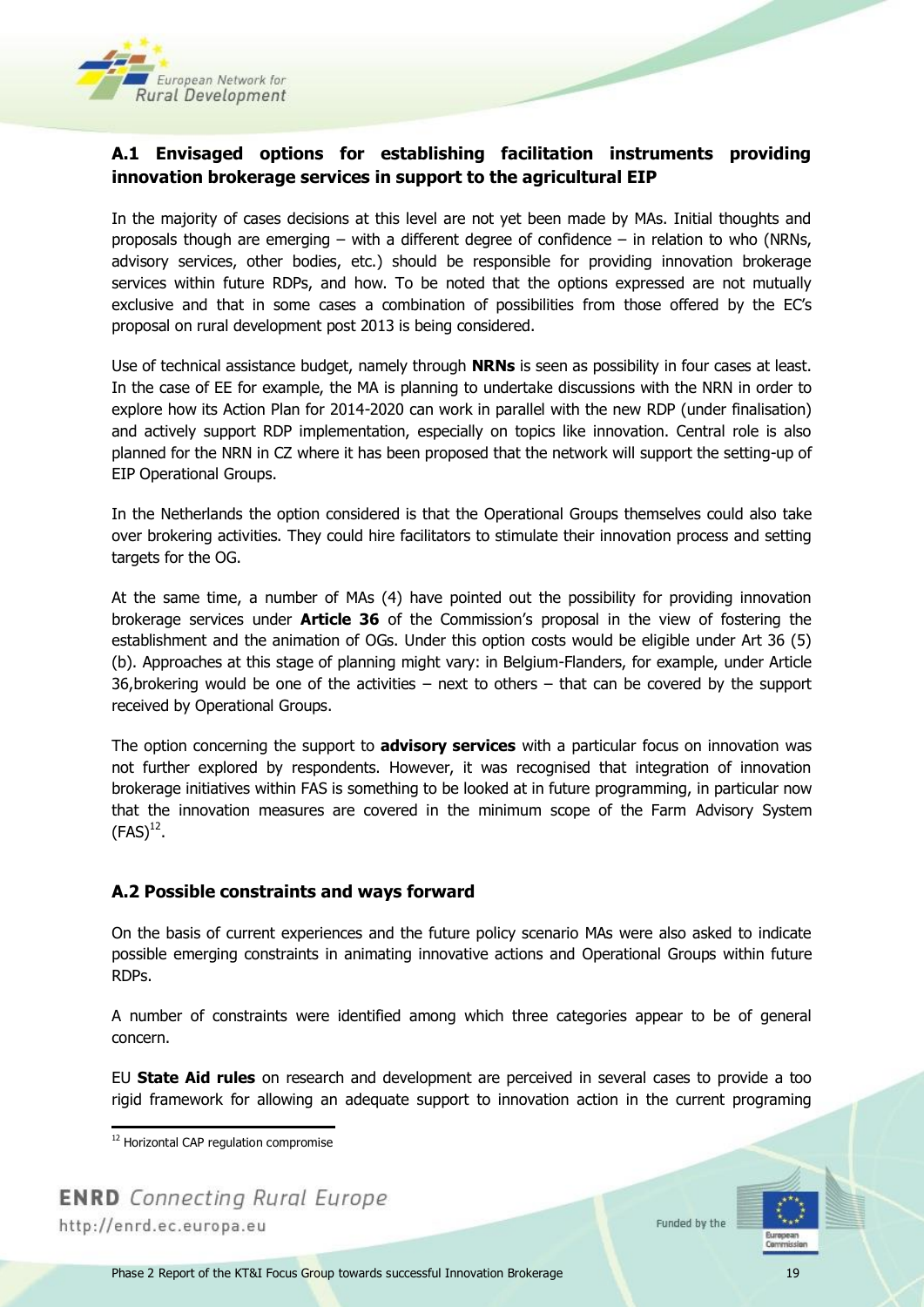

period. This caused support provided under measure 124 to be relatively small and insufficient to achieve expected objectives. It also delayed implementation of the measure for the need of having separate approval of state aid notifications.

In a number of ways the 'multi-actor' and 'multi-fund' dimension of innovative actions – including innovation brokerage – emerged from respondents' concern about **coordination** of policies, projects, administrations and main players (particularly farmers). RDP managers acknowledge that innovation involves multiple actors under possibly different support instruments so that the issues of possible double funding and effective coordination of the AKIS system and on-the-ground initiatives arise. This consideration opens up also to another set of constraints related to administrative capacity and particularly to resources within national or regional authorities in charge with 'rural innovation'.

A need expressed at national level is therefore the coordination of the different bodies that are tasked with providing innovation services (generally and not only in the agricultural sector) in order to avoid overlapping and achieve synergies and complementarities in the field of innovation related to agriculture. For this reason, discussions should take place amongst these authorities.

In the attempt to find a solution to the coordination issue at national/regional level, it is felt that more **information and guidance** should come from the EU about what is possible to achieve under different funds and, the contribution of each fund (other than EAFRD) to realising the EIP. More in general, information provision is seen as highly needed both at a general level about the EIP concept and targeted towards the agricultural sector about the possibilities and benefits of cooperation and innovation. Several EIP stakeholders' events have already taken place in Member States and others planned. In June 2013 a seminar dedicated to rural development programming for innovation was organised by DG AGRI and the EIP Service Point. Rural development programming authorities and the Focus Group KT&I were invited, information was given and discussions on various approaches for innovation programming held $^{13}$ . Innovation animation could improve the level of preparedness of the agricultural sector and innovation brokering may stimulate cooperation among farmers where this is slow to take-off.

A number of other issues were pointed out in a less articulated way, which however deserves consideration for further reflection. These include: the difficulty to monitor the "quality" of innovation brokerage activities; the long term sustainability of such initiatives and the need to drift away from a "project" approach which implies short duration, temporary staff and significant administrative burden; the need to further promote the participation of the end-users in order to stimulate applied research and innovations; and promote clustering of innovation activities in order to achieve better coordination at local, national and transnational level.





l  $13$  Information can be found on  $h$ ttp://ec.europa.eu/agriculture/eip/events/index\_en.htm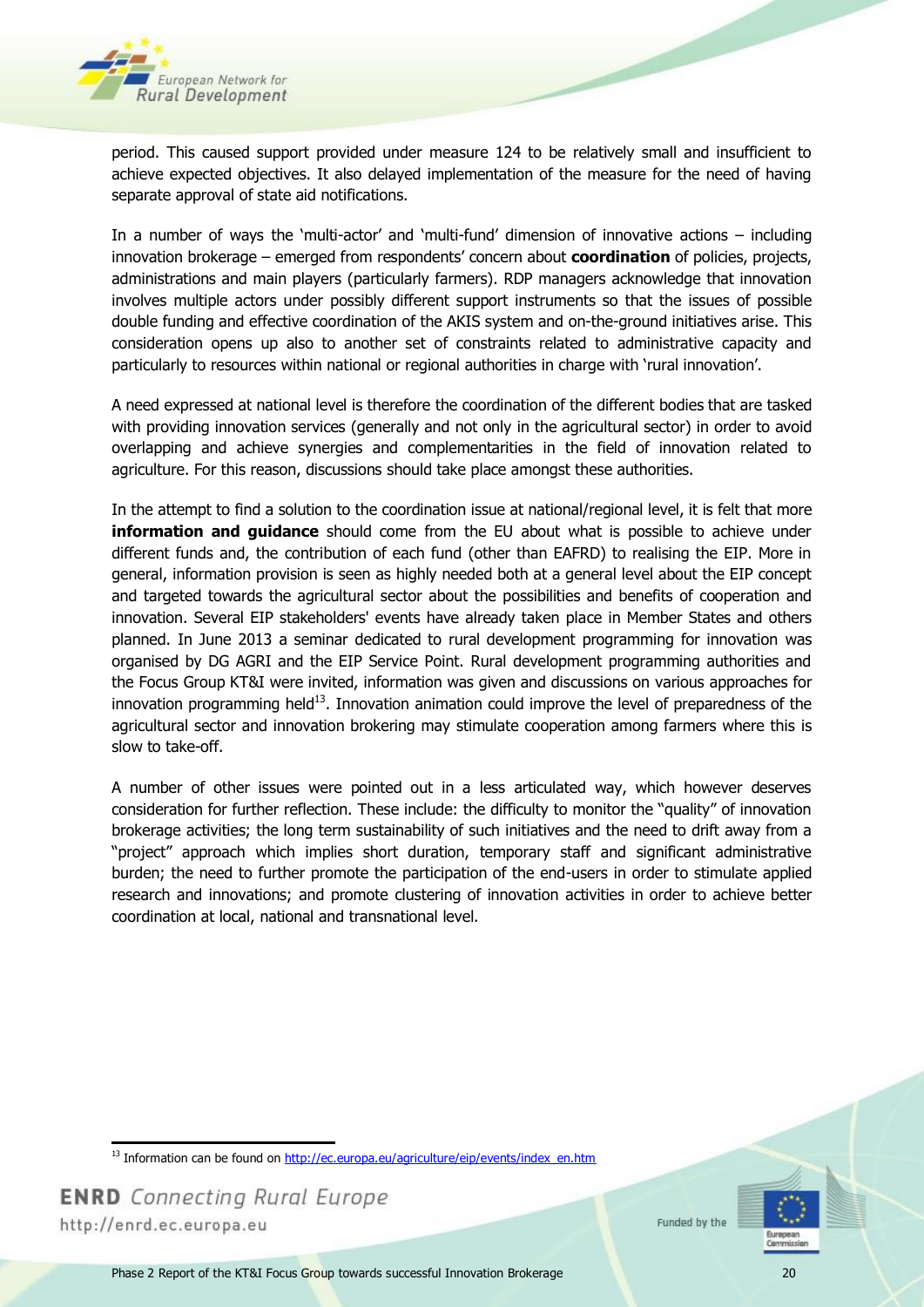

## **Part B. Plans for innovation brokerage for 2014-2020: National Rural Networks**

NRNs have a central role in bringing together actors involved in rural development. NRNs, or dedicated EIP networking functions under the umbrella of NRNs, may work on gathering and disseminating information, animating discussions, screening and reporting on research results, facilitating the sharing of information on good practices, as well as bringing together innovation actors in focus groups, seminars, and workshops in order to bridge the gap between research and practice. The draft EC guidelines on programming for innovation clearly state that the NRNs could also install or contract a service that assumes the concrete function of innovation brokerage for EIP Operational Groups, bringing together a group of actors around a concrete common project proposal.

In this context, a specific questionnaire was developed and addressed to the National Rural Networks. The aim was to gather information about how the NRNs foresee their role in fostering innovation in the next programming period (2014-2020) and what will be the possible implications according to their current experience. With the support of the FG members responses were received from 12  $NRNs^{14}$  and the findings are summarised in the following sections.

#### **B.1 Envisaged role of NRNs for fostering innovation in the future period (2014- 2020)**

On the question whether an 'innovation task' should be set up within the future National Rural Network, in the majority of the responses (10 NRNs) it was confirmed that either this option is already considered or that it would be an advantageous approach. The Estonian NRN indicated that they have already been supporting innovation conducive activities and this should be further reinforced in the future. Setting up an innovation task within the future NRN would also profit from the fact that NRNs are in contact with farmers' representatives, according to the Maltese reply. These representatives are trusted by the farmers and can relay the message for innovation and encourage them to co-operate with academics for creating innovative projects. Moreover, due to the small size of the farming sector in Malta assigning the innovation task to the future NRN appears to be the only option. In the case of the Czech NRN, it is considered to set-up a specific thematic working group within the NRN that will be dedicated to innovation and the EIP. The Slovakian NRN suggested that a minimum of two people within the NRN should be assigned with the innovation topic. On the other hand, the German NRN considers that setting up the "innovation task" within the NRN is in contradiction with the bottom-up approach for supporting innovation.

The questionnaire also attempted to investigate current views on whether NRNs would be suitable to undertake concrete innovation brokering activities. From the responses received a tension emerged between NRNs that provide the function of 'innovation brokers' (5  $NRNs<sup>15</sup>$ ) or act as 'information brokers' (6 NRNs $^{16}$ ).

The first cluster suggested that the NRNs could operate as the "middle man" or the "mediator" that will articulate the emerging needs, match them with the available expertise and provide support for

**ENRD** Connecting Rural Europe http://enrd.ec.europa.eu



l  $14$  BE - Flanders, CY, CZ, EE, ES, DE, EL, MT, NL, PL, SK and SE.

<sup>&</sup>lt;sup>15</sup> CY, CZ, ES, MT, NL

<sup>&</sup>lt;sup>16</sup> BE - Flanders, DE, GR, PL, SK, SE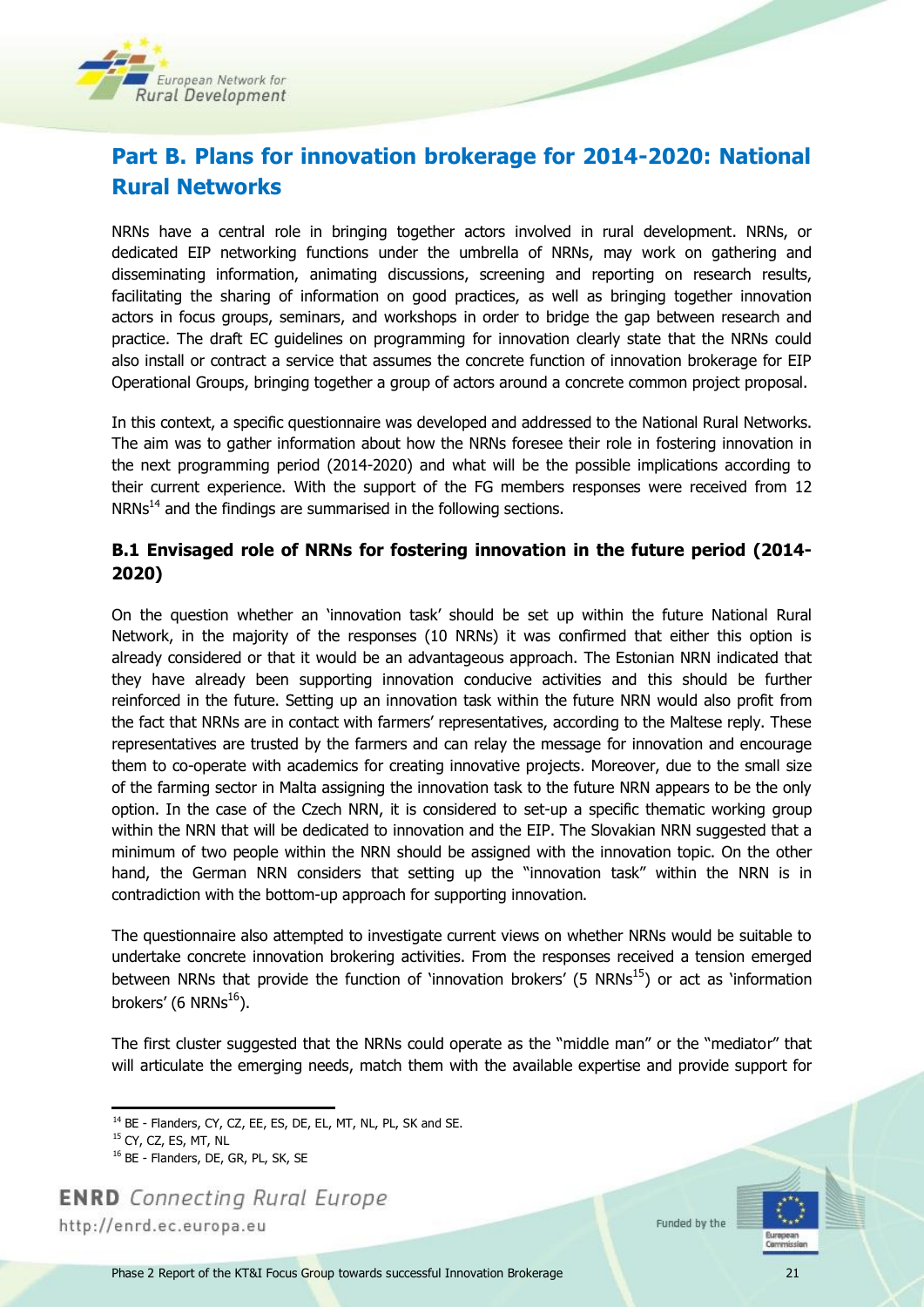

finding suitable partners. According to the Spanish NRN, Technical Assistance budget could be used so that the NRN will operate a pool of innovating brokers and through them, the brokers would get in contact with innovation actors.

A second group of NRNs however consider 'information brokering' as the most appropriate role for the networks. In this case it is suggested that NRNs should focus on the exchange of information to interested parties (researchers, farmers, entrepreneurs etc.) by: collecting and disseminating information about the needs or problems that need new solutions; disseminating research results; providing the potential stakeholders with web tools for exchanging ideas, data and best practices through web bases, conferences etc.

The questionnaire investigated also the possibility for NRNs to establish or contract one or more specific services for assuming the role of innovation brokerage. Four NRNs (BE, CY, CZ and GR) categorically confirmed that they are not considering that option. In the case of Flanders, it was commented that they would prefer to cooperate with existing organizations/networks like the Platform for Agricultural Research, experimental stations, innovation brokers (e.g. Innovation Support Centre). These organizations could get funding through the support measures aimed at establishing Operational Groups. For the Greek NRN there is no prerequisite at national level for the NRN to play the role of innovation broker. In addition there is also no provision for sufficient human and financial resources serving that purpose. Furthermore, the staff should receive appropriate training to support its new role. Training of staff is an issue also for the Slovakian NRN as they envisage the possibility of undertaking this task themselves subject to receiving appropriate training first.

In the cases of the Maltese and the Dutch networks the option of possible new contracts for the purpose of supporting innovation brokering is being considered. In Malta, the NRN considers the possibility to engage an experienced expert/consultant on the basis of a temporary contract to coordinate innovation brokerage within its structure. In the Netherlands where the NRN is already composed by 5 independent consultancy firms with operating expertise in the field of agriculture and rural development, an additional partner with more specific expertise in innovation brokering is seen as a possibility.

On the basis of these considerations, NRNs point out at certain needs and recommendations, related to the successful implementation of the proposed role on supporting innovation:

| <b>NRNs needs</b>                                                                                                                                                                                                                                                                                                                             | <b>NRNs recommendations</b>                                                                                                                                                                                                       |
|-----------------------------------------------------------------------------------------------------------------------------------------------------------------------------------------------------------------------------------------------------------------------------------------------------------------------------------------------|-----------------------------------------------------------------------------------------------------------------------------------------------------------------------------------------------------------------------------------|
| Adequate human and financial resources.<br>$\blacksquare$<br>Appropriate training for the staff.<br>٠<br>Strong need of specific definition in the<br>٠<br>legislation for the figure of Innovation<br>Broker. The legislation should point out the<br>requirements, the necessary conditions<br>and characteristics to develop the activity. | $\circ$ The figure of innovation broker should be<br>mandatory for the development of pilot<br>projects.<br>$\circ$ The innovation supporting activity should be<br>considered throughout the lifetime of<br>innovation projects. |

## **ENRD** Connecting Rural Europe

http://enrd.ec.europa.eu

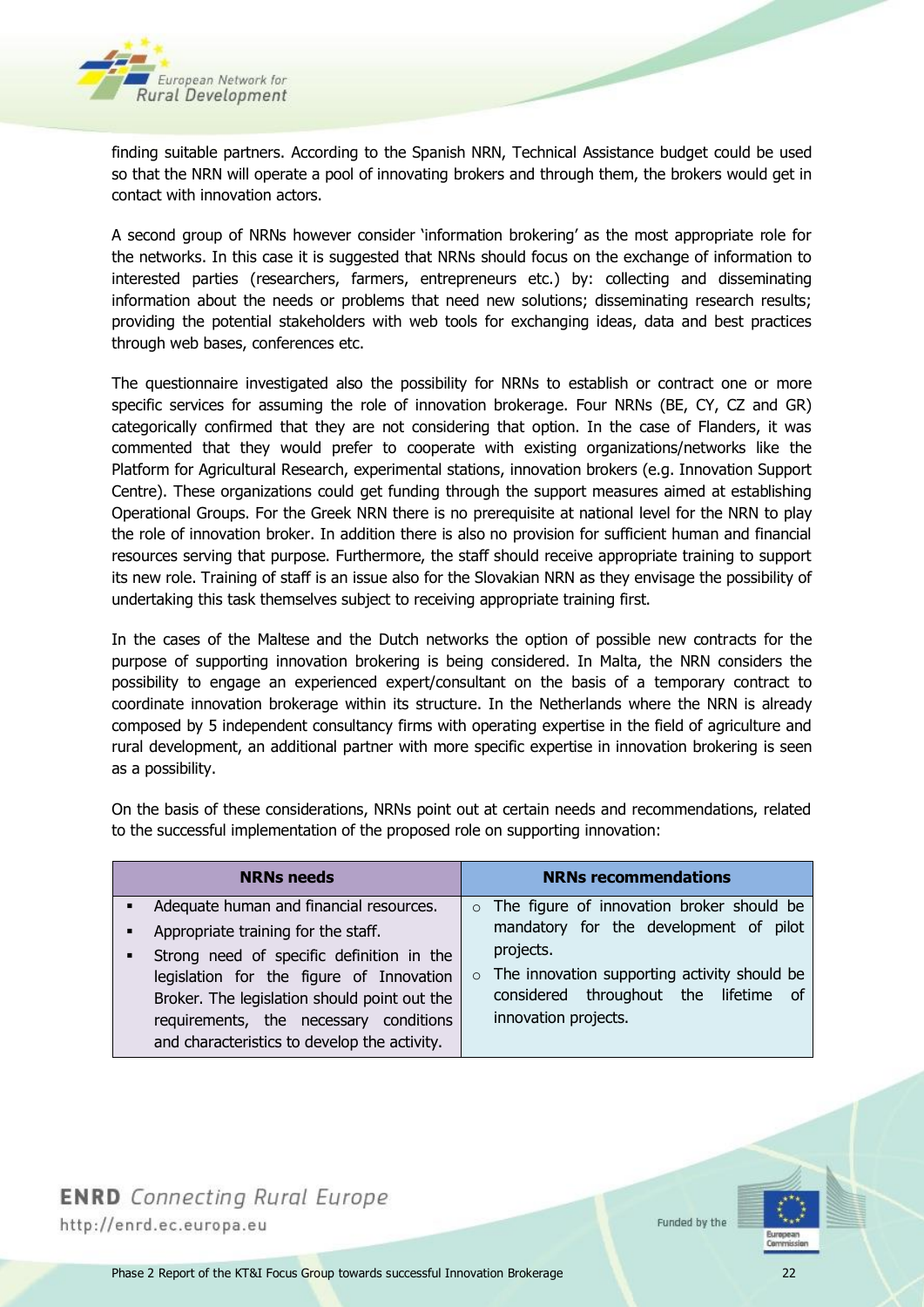

#### **B.2 Other structures providing brokering services**

Most of the responses (8 NRNs) consider that the function of innovation brokering should be organised by a single coordinating body at national level, namely the future NRNs. According to the Cypriot NRN, research bodies could not take the lead on that role since innovation brokering needs to be unbiased and in this case the researchers are part of the funded stakeholders, therefore the NRNs would be more suitable. However, the role/tasks of the NRNs should be specified precisely first. The Estonian NRN commented that even the activity would fit perfectly with the NRN's profile, advisory services would have an advantage in terms of specific knowledge and contacts with the relevant actors. The Dutch NRN provided an example of an innovation network supported at national level (Networking in Animal Husbandry) in which the Wageningen University – as an agricultural knowledge institution – has the coordinating role and the beneficiaries are exclusively farmers. In this case, innovation projects are selected and funded via tender procedures. The role of broker for these networks is mainly played by individual consultants and/or knowledge centres.

#### **B.3 Constraints in supporting innovation through brokering at National and EU level**

In the analysis of the constraints, three categories could be identified in relation to: i) the innovation processes; ii) the RD Programming and; iii) the brokering bodies.

On the process, many of the respondents expressed concerns about the **low awareness** among the potential actors about the notion of innovation, insufficient information on what can be supported and the possibilities offered. Some responses considered that innovation brokering will also have to confront the **low willingness to take risk** and **slow reaction to changes**. Indicatively, as the Maltese NRN pointed out, the aging farming population may hinder the drive for innovation. Innovation might also be not a priority as long as farmers may still need to cover basic needs such compliance to requirements and standards, according to the Slovakian response. **Lack of trust** between partners due to cultural differences may be another obstacle to be overcome as well. A possible way forward would be that MAs or NRNs should support brokering with a strong organisational support service and good communication.

Implementing **academic knowledge in practice** might also constitute a challenge for innovation brokers. In the case of the Netherlands a certain reservation has been observed in the rural community about the researchers' role, as if development only begins when research enters the scene. However, the EIP is considered to be very supportive in this direction.

The responses also indicated that there is uncertainty on how to set up a clear framework for the role of Managing Authorities, Innovation Brokers and Organisational Groups, while ensuring sufficient flexibility. In addition, there is no clarity on the risks to be assumed by the Management Authorities, in case of the expected results are not be achieved. In order to tackle these issues suggestions were made to provide guidelines on how to manage innovation projects, and clearly distribute the responsibilities between Operational Groups and Management Authorities.

Also in terms of programming it was pointed out by the Spanish NRN that a wide range of innovation topics could potentially **scatter investments**. In their view, clustering of innovative activities in the programmes would bundle experience and reduce paper work. It was also considered that **pressure** 

**ENRD** Connecting Rural Europe http://enrd.ec.europa.eu